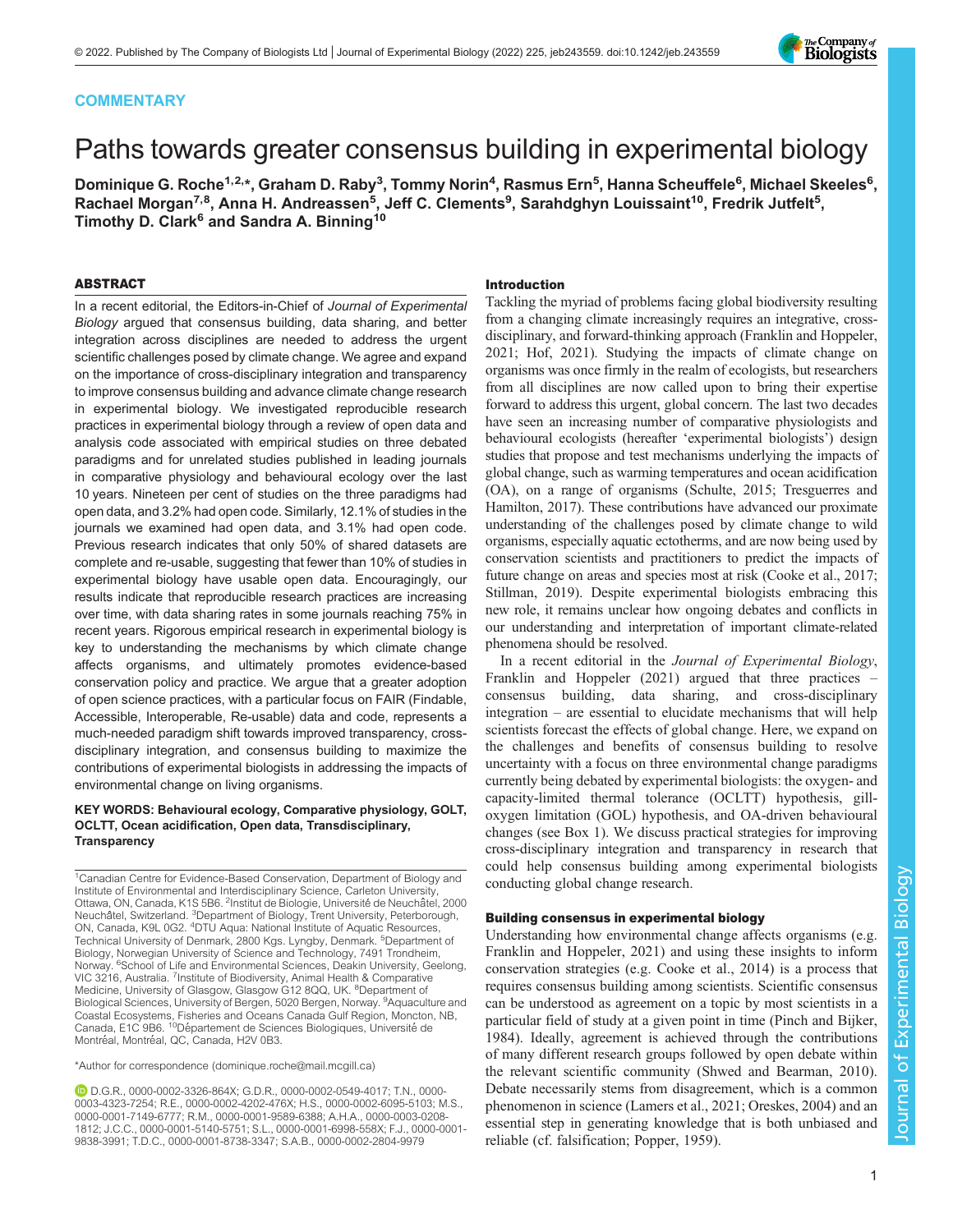## <span id="page-1-0"></span>Box 1. Three hotly debated environmental change paradigms in experimental biology

#### (A) Oxygen- and capacity-limited thermal tolerance (OCLTT)

The concept of OCLTT proposes a causal link between whole-animal performance (fitness) and the capacity of the cardiorespiratory system to supply tissues with oxygen for physiological functions ([Pörtner, 2010\)](#page-9-0). OCLTT is based on the Fry paradigm [\(Fry, 1947](#page-8-0)), which describes how temperature affects aerobic scope, using rates of oxygen consumption as a proxy for aerobic metabolism. Aerobic scope is the difference between the maximum oxygen consumption rate and the standard oxygen consumption rate, and it quantifies the oxygen available for physiological functions beyond standard maintenance functions. OCLTT was first proposed as a 'unifying concept' in 2001 [\(Pörtner, 2001](#page-9-0)). Since then, the proposed causal link between oxygen supply capacity and animal performance has been extended to also include population performance at the ecosystem level [\(Pörtner, 2010](#page-9-0); [Pörtner, 2021](#page-9-0); [Pörtner and Farrell, 2008](#page-9-0); [Pörtner and Knust, 2007; Pörtner et al., 2017](#page-9-0)). As a result, OCLTT has been incorporated into ecological species distribution models and reports by the Intergovernmental Panel on Climate Change ([Pörtner and Peck, 2010](#page-9-0); [Pörtner et al., 2014](#page-9-0)). However, the causal links proposed in OCLTT and the general applicability of the concept across aquatic ectotherms are debated ([Clark et al., 2013](#page-8-0); [Ern et al., 2016; Jutfelt et al., 2018](#page-8-0); [Norin et al., 2014\)](#page-9-0).

#### (B) Gill-oxygen limitation (GOL)

The GOL hypothesis (or 'theory', GOLT) was first proposed decades ago ([Pauly, 1981](#page-9-0)), but interest in the concept has increased in recent years as a potentially universal explanation for the observed decline in body size of fishes and other aquatic ectotherms with warming (termed the temperature–size rule, TSR; [Angilletta and Dunham, 2003; Audzijonyte](#page-7-0) [et al., 2016](#page-7-0); [Pauly, 2021; Pauly and Cheung, 2018a](#page-9-0)). The GOL hypothesis proposes that as aquatic ectotherms, like fishes, get larger (within and across species), their gill surface area is unable to increase sufficiently with their body size and metabolic rate; this inhibits oxygen uptake capacity relative to metabolic requirements, which in turns slows the animal's growth as they get larger ([Pauly and Cheung, 2018b](#page-9-0); [Pauly,](#page-9-0) [2021](#page-9-0)). The GOL hypothesis is closely related to the OCLTT hypothesis in that they both posit that the amount of oxygen supply to tissues is an important mechanism that determines fitness, with a specific focus on growth in the case of GOL. However, comparative physiologists have argued that there is sufficient evidence in the physiological literature to reject the GOL hypothesis [\(Lefevre et al., 2017\)](#page-8-0). Subsequent papers have continued the discussion about the merits of the GOL hypothesis ([Audzijonyte et al., 2019;](#page-7-0) [Lefevre et al., 2018; Marshall and White, 2019](#page-8-0); [Pauly, 2021; Pauly and Cheung, 2018a,b\)](#page-9-0), and researchers have since begun directly and indirectly testing the hypothesis using new experiments and previously collected data [\(Bigman et al., 2021](#page-7-0); [Christensen et al., 2020;](#page-7-0) [Meyer and Schill, 2021](#page-8-0); [Scheuffele et al.,](#page-9-0) [2021](#page-9-0); [Shapiro Goldberg et al., 2019](#page-10-0)).

## (C) Ocean acidification (OA)-driven behavioural change

After decades of research showing that fish were resilient to very elevated  $P_{CO<sub>2</sub>}$  levels (e.g. 10 times end-of-century forecasts) [\(Ishimatsu et al.,](#page-8-0) [2005; Melzner et al., 2009](#page-8-0)), renewed interest in this field grew from a series of publications reporting profoundly maladaptive effects of short-term exposures to end-of-century  $P_{CO_2}$  (~1000 μatm) on the behaviour of coral reef fishes, particularly homing and predator avoidance [\(Dixson et al.,](#page-8-0) [2010;](#page-8-0) [Munday et al., 2009a; Munday et al., 2010\)](#page-9-0). In subsequent years, mechanistic drivers of these maladaptive behavioural effects were proposed, including alterations to GABAA neurotransmission and/or olfactory organ physiology ([Leduc et al., 2013;](#page-8-0) [Nilsson et al., 2012](#page-9-0)), along with molecular changes to chemical cues in the environment ([Roggatz et al., 2016](#page-9-0)). More recent studies have cast doubt on the severity and universality of acidification effects on fish behaviour [\(Clark et al.,](#page-7-0) [2020a\)](#page-7-0), and a decade of work in the field exhibits signs of a 'decline effect', whereby the strong initial effect sizes reported in early studies have all but disappeared over the past 5 years [\(Clements et al., 2022\)](#page-8-0). The extent and degree to which aquatic acidification affects the behaviour of ectotherms remains a debate in the field [\(Clark et al., 2020b](#page-7-0); [Munday et al., 2020](#page-9-0); [Williamson et al., 2021\)](#page-10-0).

Researchers studying a phenomenon may disagree for many reasons, including diverging opinions over the suitability of methodologies, the quality of datasets, or the interpretation of results ([Dieckmann and Johnson, 2019; Hof, 2021\)](#page-8-0). Provided they are respectful and done in good faith, disagreement and debate over scientific observations and their underlying mechanisms are healthy parts of the scientific process. Indeed, consensus can be built through attempting to understand and improve on weaknesses, biases and misinterpretations in the published literature; for example, by spurring inter- and/or multi-laboratory collaborations (see 'Cross-disciplinary integration', below) and improving how studies are designed and reported (see 'Transparency and reproducibility', below).

One key challenge to consensus building has been the bias of scientific journals towards the publication of 'positive' results (findings that support a hypothesis) [\(Loehle, 1987](#page-8-0)). Such publication bias hampers debate by preventing the dissemination of contradictory evidence that does not support a hypothesis (the 'file drawer effect') [\(Mehta, 2019](#page-8-0); [Nissen et al., 2016\)](#page-9-0). As a result, publishing trends that often follow the discovery of an exciting, new result can give the impression that there is consensus on a topic when, in reality, negative results are simply less likely to be published ([Browman, 2016;](#page-7-0) [Fanelli, 2012](#page-8-0)) or attract reader attention due to publication in lower-profile journals. Decline effects – the tendency of strong initial scientific findings to lose strength over time – are an acute symptom of this problem [\(Clements et al., 2022](#page-8-0); [Schooler, 2011\)](#page-9-0), but often go unnoticed to those not intimately familiar with the field of research in question.

Another challenge to consensus building is the process of validating results through replication studies ( preferably transparently conducted and reported – see 'Transparency and reproducibility', below). Until recently, replications have been ostensibly devalued by the scientific community because funding agencies and journals have a long-standing record of prioritizing novelty over validation of published results ([Brembs, 2019\)](#page-7-0). Consequently, independent replication studies are difficult to fund and publish, with few incentives for researchers to undertake them [\(Fraser et al., 2019\)](#page-8-0). In ecology and evolution, for instance, only 0.02% of published papers are described by their authors as replications (28,000 papers examined across 160 journals; [Kelly, 2019](#page-8-0)). In reality, the percentage of papers that implicitly contain some form of conceptual replication is much higher than 0.02%, but researchers typically emphasize novelty rather than present their work as a replication. The importance of validating both novel and established findings is clear, considering the many instances of foundational studies failing to replicate in fields such as psychology, medicine, economics and biology [\(Ritchie,](#page-9-0) [2020\)](#page-9-0). Fortunately, recent work has contributed to identifying experimental factors that increase replicability, namely large sample sizes, and method and experimenter heterogeneity [\(Milcu et al.,](#page-8-0) [2018;](#page-8-0) [Usui et al., 2021; Voelkl et al., 2018; Voelkl et al., 2021\)](#page-10-0). As such, the replication potential and generality of highly controlled experimental studies is likely to be limited, and their results should be interpreted accordingly.

Faced with these realizations, the scientific community is increasingly acknowledging the need for journals and funders to foster healthy scientific debate by valuing negative results (i.e. avoiding publication bias) and by supporting efforts to validate published findings (i.e. supporting replication studies). For example, in a 2017 editorial, the journal Nature explicitly acknowledged the importance of independent replications and flagged missing information in papers as a major impediment to the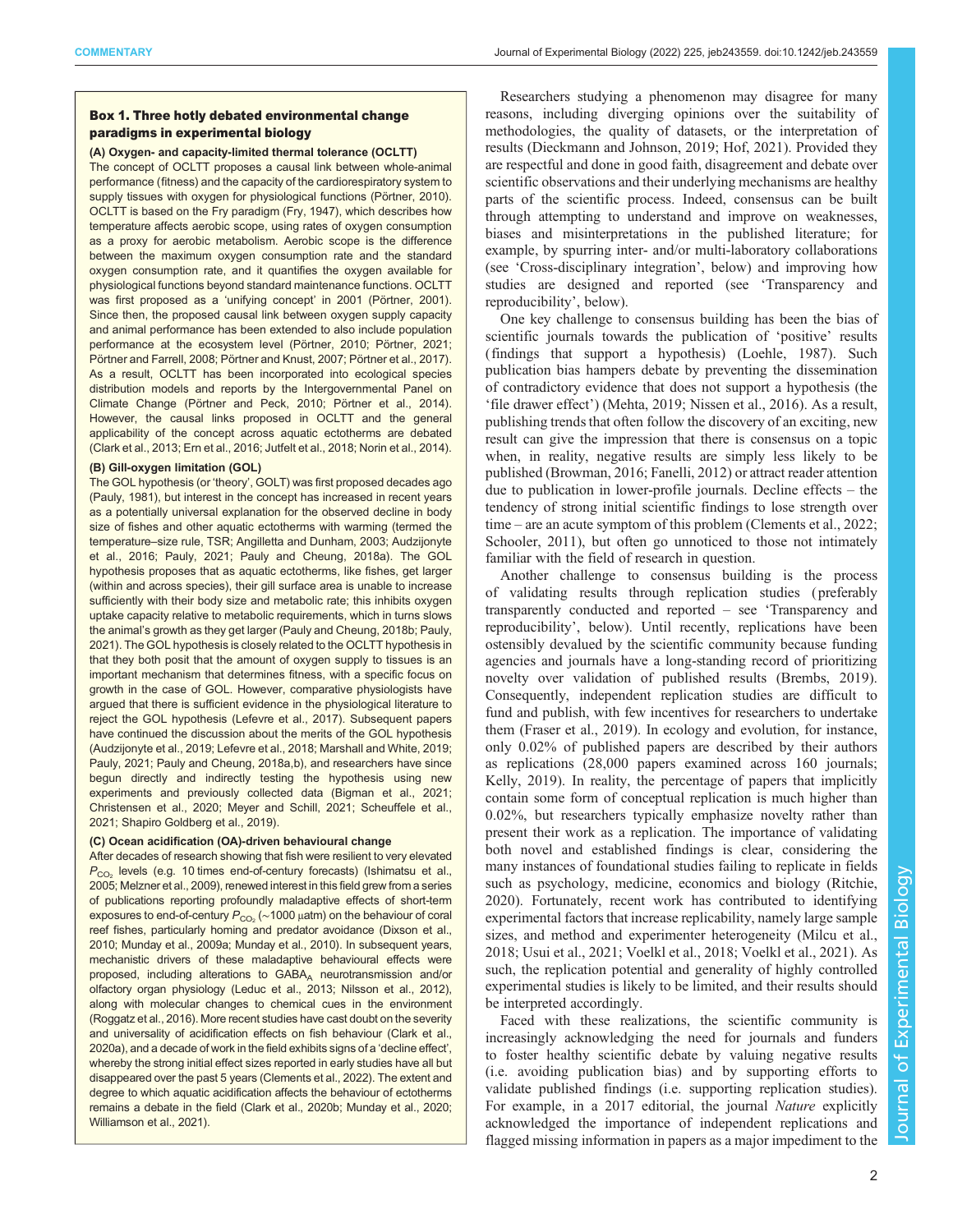self-correcting nature of science ([Nature Editorial, 2017](#page-9-0)). In the Netherlands, funders are leading in this regard and are taking a strong stance towards promoting research transparency and replication: in 2018, the country's main funding body published an advisory report arguing that more funds must be allotted to replication studies, and that researchers who undertake replication efforts must be given greater credit by their institutions (Royal Netherlands Academy of Arts and Sciences, 2018).

Replications are beginning to be valued more highly than in the past and are an important part of resolving scientific debates. However, debates themselves have benefits and drawbacks, depending on how they unfold. For example, debates about the OCLTT, GOL and OA-driven behavioural change, among others, have led to stalemates rather than efforts by interested parties to seek consensus (e.g. [Clark et al., 2020a;](#page-7-0) [Munday et al., 2014b; Pörtner](#page-9-0) [et al., 2018;](#page-9-0) [Williamson et al., 2021\)](#page-10-0). Various reasons might explain this outcome, and the failure of debates to achieve a constructive and open-minded tone is not unique to these examples, this generation of scientists, or to the natural sciences specifically (e.g. the Bone wars in paleontology in the late 19th century, or Monetarist– Keynesian debates in economics). For example, researchers setting out to independently validate or replicate others' results may be perceived negatively by the original study researchers and other scientists ([Vazire, 2019](#page-10-0)). In these situations, researchers with valid scientific intentions risk being portrayed as contrarians ([Jamieson](#page-8-0) [et al., 2019\)](#page-8-0). Ultimately, however, generating, (re)testing, and challenging hypotheses are all essential and legitimate scientific endeavours [\(Merton, 1973](#page-8-0); [Oreskes, 2004\)](#page-9-0). Scientists of all career stages should welcome transparent, independent replication of their work. Each of these steps must be done in good faith and in a spirit of openness and transparency to ensure that the information produced is robust and credible [\(Browman, 2016](#page-7-0); Song et al., 2021).

Scientists must remind themselves that the fundamental objective of research is to advance knowledge (O'[Dea et al., 2021\)](#page-9-0). A productive debate is one that produces testable hypotheses and trusted results through rigorous and transparent empirical evidence [\(Jamieson et al., 2019](#page-8-0)). As a general rule, consensus building is possible when proponents and detractors of scientific ideas abide by this principle.

## Cross-disciplinary integration

Recognition that climates are changing, species are disappearing, and organismal ranges are shifting has led to the emergence of new fields such as global change biology, conservation physiology, and conservation behaviour. These fields explicitly recognize the importance of mechanistic approaches to understand how organisms are affected by human activities and to inform policy and practice for conserving them ([Buchholz, 2007;](#page-7-0) [Cooke et al., 2014\)](#page-8-0). Methods in experimental biology are increasingly being applied to address complex questions across disciplines and levels of biological organization [\(Hof, 2021](#page-8-0)). This integration allows researchers to link broad biological patterns with underlying physiological mechanisms to better understand and predict how organisms will respond to environmental change [\(Pörtner et al.,](#page-9-0) [2006](#page-9-0); [Stillman, 2019](#page-10-0)).

Despite these benefits, cross-disciplinary integration also has risks. One risk is researchers venturing into new fields without the necessary expertise, which can lead to poorly designed experiments, inappropriate methods, and misinterpreted results. The growing number of papers, special issues and journals dedicated to method descriptions and validations speaks to the frustration felt by many experimental biologists at the poor execution and reporting of many

experiments in global change biology (e.g. [Chabot et al., 2016](#page-7-0); [Clark et al., 2013; Cornwall and Hurd, 2016; Jutfelt et al., 2017](#page-8-0); [Killen et al., 2021](#page-8-0); [Moran, 2014; Roche et al., 2020](#page-9-0)). In the context of the three paradigms discussed in [Box 1,](#page-1-0) debates between their proponents and detractors have highlighted the need for more rigorous and collaborative interdisciplinary work to inform research questions.

Firstly, cross-disciplinary integration can be problematic when mechanistic explanations developed to test ideas in a specific field of study are then generalized broadly across disciplines. For example, the OCLTT hypothesis was originally formulated to make predictions about the metabolic performance of ectotherms as a function of temperature; however, it has since considerably expanded in scope, with proponents suggesting that a wide range of taxa, including endotherms, humans and their societies, may follow the same general rules [\(Pörtner, 2021\)](#page-9-0). Despite the appeal of OCLTT as a simple, over-arching mechanism, critics have argued that the concepts and terminology at its core are becoming increasingly vague and untestable [\(Jutfelt et al., 2018](#page-8-0)). Resolving this debate will benefit from greater cross-disciplinary integration and 'building bridges between disciplines such as physiology and ecology, to develop more precise conclusions and to avoid conceptual ambiguities' [\(Pörtner, 2021\)](#page-9-0).

A second risk of cross-disciplinary integration is when potentially erroneous mechanistic explanations are put forth by non-specialists as a 'silver bullet' to explain complex global phenomena. For instance, the GOL hypothesis was developed in the field of fisheries research to explain observed trends in fish size from principles of fish morphology and physiology. Although the idea has received considerable attention in high-impact, generalist journals and from fisheries biologists, the underlying principles have been questioned by fish physiologists, highlighting a lack of effective cross-disciplinary integration [\(Box 1](#page-1-0)). Detractors of the GOL hypothesis argue that adopting a rigorous interdisciplinary approach – in this case contributing a fundamental understanding of physiological principles to fisheries research – can inform whether climate-related hypotheses such as GOL are scientifically sound and worth pursuing [\(Lefevre et al., 2021](#page-8-0)).

Third, cross-disciplinary integration can be problematic when researchers apply methods and techniques from many different fields to test hypotheses without involving experts from each field or using methodological best practices. For example, research examining the effects of OA on fish behaviour (particularly in coral reef fishes) spans multiple disciplines including behavioural ecology [\(Munday](#page-9-0) [et al., 2014a](#page-9-0); [Welch et al., 2014\)](#page-10-0), ecophysiology ([Laubenstein et al.,](#page-8-0) [2019;](#page-8-0) [Munday et al., 2009a\)](#page-9-0), sensory biology ([Chung et al., 2014](#page-7-0); [Ferrari et al., 2012](#page-8-0); [Munday et al., 2009b](#page-9-0)), neurobiology [\(Chivers](#page-7-0) [et al., 2014](#page-7-0); [Heuer et al., 2016;](#page-8-0) [Schunter et al., 2019](#page-9-0)), chemical ecology [\(Dixson et al., 2010](#page-8-0); [Ferrari et al., 2011\)](#page-8-0) and molecular biology [\(Schunter et al., 2018;](#page-9-0) [Tsang et al., 2020\)](#page-10-0). Thus, the potential for cross-disciplinary integration in this field is considerable, with researchers having worked to gain a broad understanding of OArelated patterns and mechanisms. Yet, despite the benefits of this integrative approach, concerns have been raised over the rigour and reliability of experimental studies in the field (e.g. [Browman, 2016](#page-7-0); [Clark et al., 2020a\)](#page-7-0). These issues include flawed experimental designs ([Cornwall and Hurd, 2016\)](#page-8-0), inaccurate water chemistry measurements [\(Moran, 2014\)](#page-9-0), lack of video recording and automated tracking (to remove experimenter bias and increase reproducibility; [Clark, 2017](#page-7-0)), flawed methodologies (e.g. closed respirometry and unreliable choice tests; [Clark et al., 2013](#page-8-0); [Jutfelt et al., 2017\)](#page-8-0), and inadequate statistical analyses [\(Roche et al., 2020\)](#page-9-0). These problems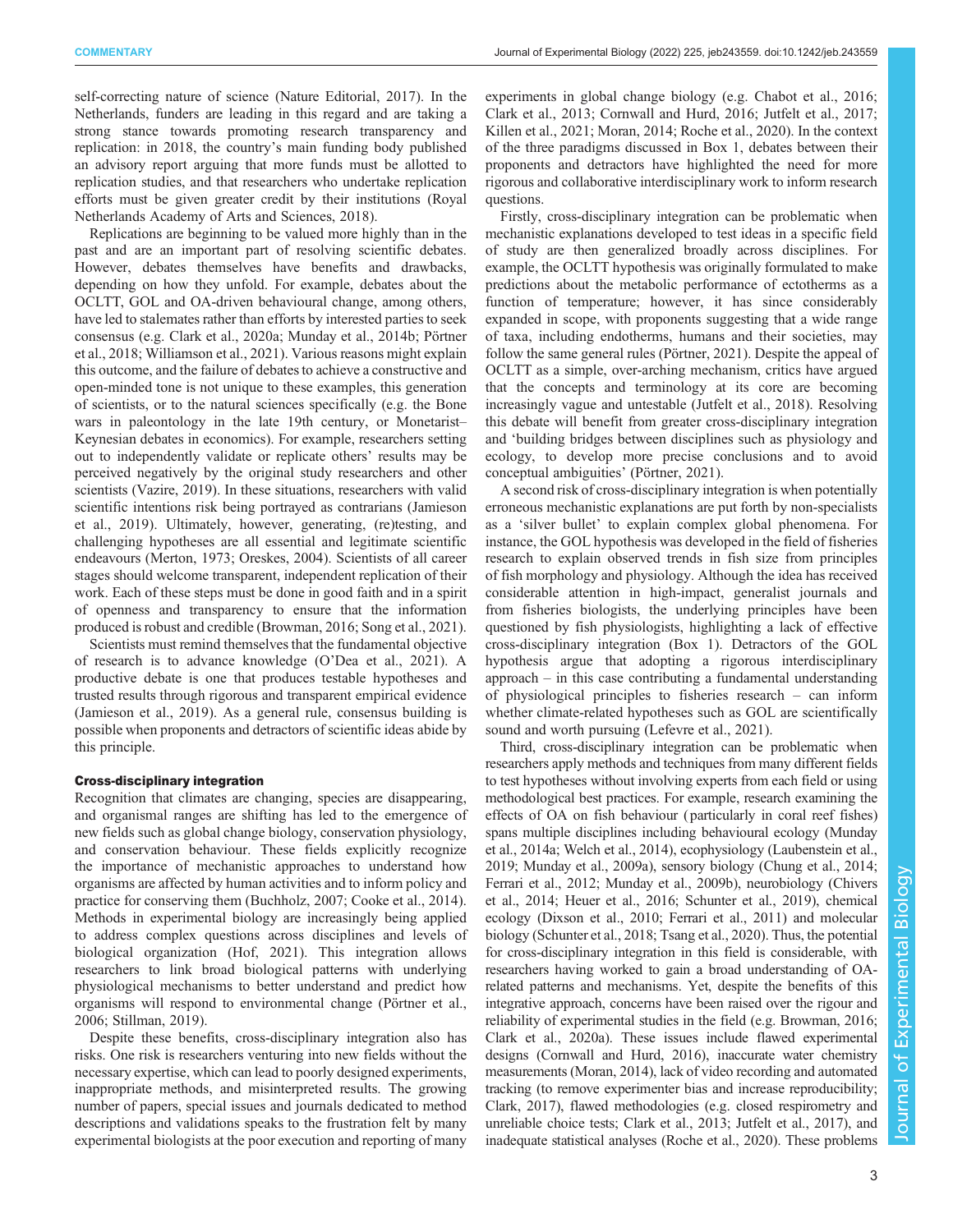<span id="page-3-0"></span>

Fig. 1. Change over time in the percentage of studies with open data on the oxygen- and capacity-limited thermal tolerance (OCLTT) and OA-driven behavioural change (OA) paradigms. Only years with 10 or more articles are shown. Only 10 empirical studies have focused on the gill-oxygen limitation (GOL) paradigm, so no temporal trend is displayed for GOL.

can (and should) be avoided by collaborating with researchers with relevant expertise and/or investing time and effort to adequately learn methods used in other fields.

Arguably, the most effective way to engage in cross-disciplinary integration is to mindfully seek out collaborations with researchers possessing complementary skill sets [\(Hof, 2021\)](#page-8-0). This sounds easy in theory; however, in practice, forging new collaborations with experts can be difficult, in part because opportunities to interact with researchers across disciplines and geographical regions are limited. Scientific conferences are often specialized, and thus not attended by researchers across disciplines. Large conferences may attract more participants, but talk sessions still often revolve around a narrow theme of interest. As a result, researchers from different disciplines often attend different conferences or conference sessions, read and publish in different journals, and use their own field-specific jargon when referring to similar phenomena. In addition, attending international conferences comes with a large price tag, which often limits participation from researchers from under-funded institutions and countries ([Sarabipour et al., 2021](#page-9-0)). Fortunately, the recent and rapid rise in communications technologies, particularly during the COVID-19 pandemic, has normalized virtual meetings and unconferences (e.g. hackathons), allowing researchers to more easily reach out to colleagues, exchange ideas, and develop diverse networks of mentors and collaborators from across a range of geographical regions [\(Huppenkothen et al., 2018; Korbel and Stegle,](#page-8-0) [2020;](#page-8-0) [Sarabipour et al., 2021](#page-9-0)).

Several other avenues are available for experimental biologists to engage in cross-disciplinary research when collaboration is not possible. The emergence of open platforms dedicated to sharing methodological information (e.g. protocols.io, Protocol Exchange, STAR protocols), the release of open software to acquire and process data (e.g. [Harianto et al., 2019;](#page-8-0) [Sridhar et al., 2019\)](#page-10-0), and a growing number of articles outlining methods and reporting guidelines (e.g. [Chabot et al., 2016;](#page-7-0) [Killen et al., 2021](#page-8-0); [Norin and](#page-9-0) [Clark, 2016\)](#page-9-0) all provide readily available resources for researchers to incorporate best practices and new techniques into their skill set [\(Baker, 2021](#page-7-0)). While those resources offer useful starting points, it can often be useful to consult directly with experts for detailed technical advice when using a technique or tool for the first time.

Consulting with colleagues is one valid option to obtain feedback, but more formal avenues are now available for researchers seeking independent expert comments on planned experiments before they begin. First, authors can submit a registered report. Registered reports are a publication format currently offered by over 300 journals ([https://www.cos.io/initiatives/registered](https://www.cos.io/initiatives/registered-reports)[reports\)](https://www.cos.io/initiatives/registered-reports); they focus on the validity of the research question and methodology rather than the study results. Peer review begins prior to the data collection and rigorous protocols are provisionally accepted for publication if the authors follow through with their registered methodology ([Parker et al., 2019](#page-9-0)). Second, authors can hire an independent 'red team', the concept of which originates from cyber security, where ethical hackers (the red team) challenge a blue team of security professionals charged with maintaining network defences against cyber attacks. In science, researchers (the blue team) send methods, analyses, or an entire manuscript to a red team service (e.g.<https://redteammarket.com>), which designates fieldspecific experts to identify potential weaknesses in the work. Calling on a red team for feedback is more flexible than submitting a registered report because users pay a fee to receive an independent, expert evaluation of their work at any point in the study development. Whereas registered reports are intended to evaluate a research project from start to finish, the red team approach allows users to seek advice on any component of their project (e.g. experimental design, statistical analyses, laboratory manipulations) based on their specific needs and budget. In both cases, having research protocols expertly assessed prior to data collection helps researchers who venture outside their field of expertise to ensure that their methods are rigorous and appropriate to answer their question of interest.

Table 1. The percentage of studies in comparative physiology journals, behavioural ecology journals, and on the OCLTT, GOL and OA-driven behavioural change paradigms with open data and open code

| Journal/topic           | Years     | No. of<br>studies | % Open<br>data | % Open<br>code |
|-------------------------|-----------|-------------------|----------------|----------------|
| J. Comp. Physiol. B     | 2010-2021 | 120               | 4.1(5)         | 0.0(0)         |
| J. Exp. Biol.           | 2010-2021 | 120               | 18.3 (22)      | 1.7(2)         |
| J. Exp. Zool. A         | 2010-2021 | 120               | 4.2(5)         | 0.8(1)         |
| Physiol. Biochem. Zool. | 2010-2021 | 120               | 5.8(7)         | 1.7(2)         |
| Anim. Behav.            | 2010-2021 | 120               | 9.9(12)        | 3.3(4)         |
| Behav. Ecol.            | 2010-2021 | 120               | 35.0(42)       | 8.3(10)        |
| Behav. Ecol. Sociobiol. | 2010-2021 | 120               | 15.8(19)       | 8.3(10)        |
| Ethology                | 2010-2021 | 120               | 3.3(4)         | 1.7(2)         |
| OCLTT                   | 2001-2021 | 532               | 16.4(87)       | 3.2(17)        |
| GOL                     | 2014-2021 | 10                | 60.0(6)        | 10.0(1)        |
| OA                      | 2010-2021 | 186               | 24.2 (45)      | 2.7(5)         |
|                         |           |                   |                |                |

The number of studies is indicated in parentheses. OCLTT, oxygen- and capacity-limited thermal tolerance; GOL, gill-oxygen limitation; OA, ocean acidification.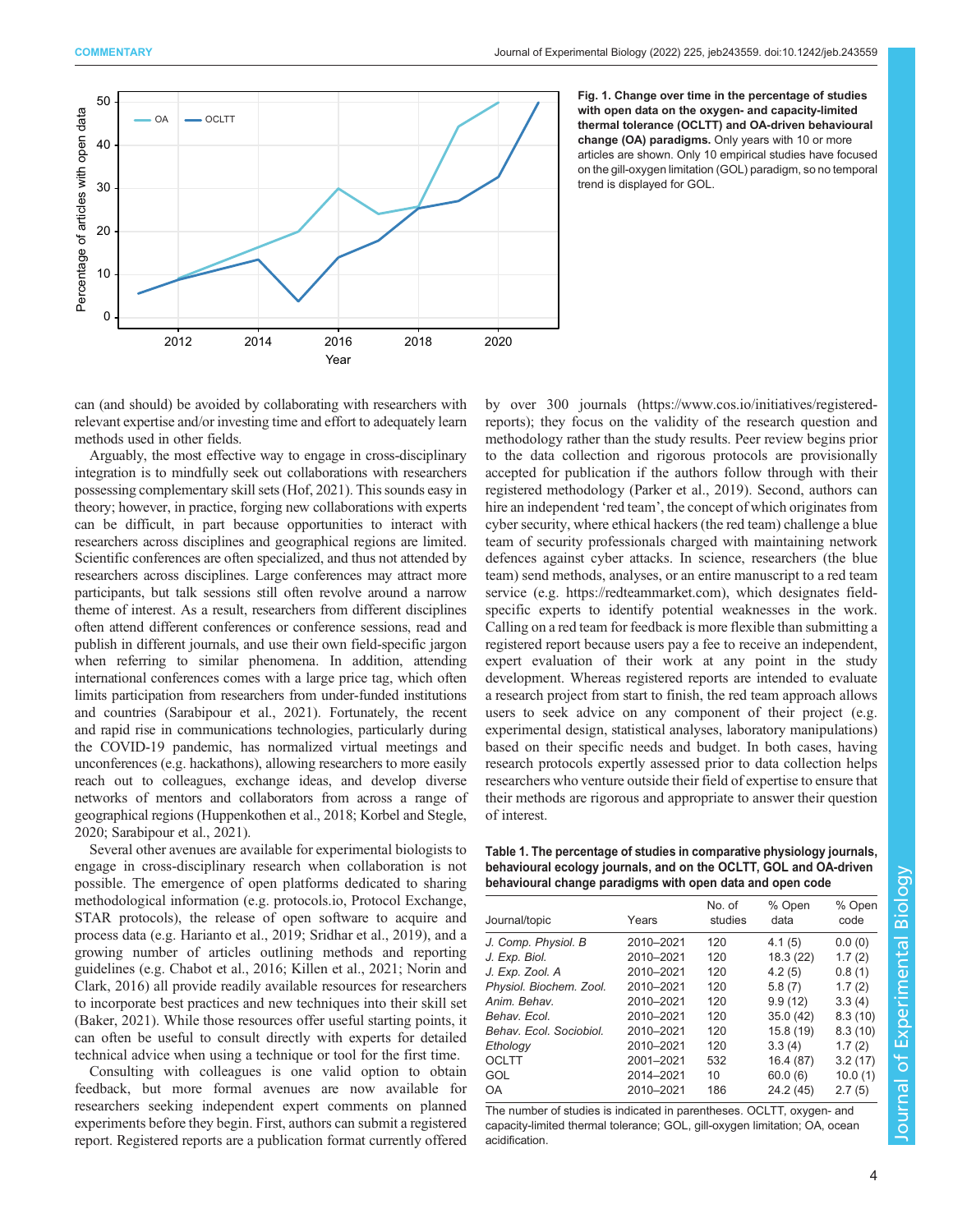<span id="page-4-0"></span>Ultimately, engaging in effective cross-disciplinary integration requires that researchers be mindful of their own expertise limits and, when possible, seek out knowledgeable collaborators when venturing outside their field. Open science initiatives, such as open protocols and software, registered reports, and red teams, can facilitate integrative research and consensus building by promoting rigorous, objective and transparent research. Some of our proposed solutions may be more available to better-funded research teams. As a community, it is important that we recognize how differential access to resources may impact the ability to implement the changes we suggest, and to mindfully develop ways in which we can more actively engage and encourage participation with our underrepresented and under-funded colleagues (e.g. [Caravaggi et al.,](#page-7-0) [2021](#page-7-0); [Sarabipour et al., 2021](#page-9-0)).

## Transparency and reproducibility

Working collaboratively to increase the reliability and impact of studies in experimental biology requires not only more mindful cross-disciplinary integration but also greater transparency throughout the process of data generation, extraction, analysis and interpretation. Experimental biology is an empirical discipline. Thus, debates may be more easily resolved with data. When data are collected and shared transparently, this fosters trust ([Jamieson et al.,](#page-8-0) [2019](#page-8-0)) and helps science advance more rapidly and reliably by allowing independent research groups to more easily understand, validate and build on previous results ([Moher et al., 2018](#page-9-0); [Nosek](#page-9-0)



Fig. 2. Change over time in the percentage of studies with open data published in comparative physiology and behavioural ecology journals. (A) Comparative physiology journals. (B) Behavioural ecology journals. The first 10 empirical studies published each year were assessed for each journal (N=960 studies). The open data policies of each journal and dates of implementation are presented in [Table S1.](https://journals.biologists.com/jeb/article-lookup/DOI/10.1242/jeb.243559)

[et al., 2015](#page-9-0); [Parker et al., 2016](#page-9-0)). For these reasons, many scientists (O'[Dea et al., 2021](#page-9-0)), funding agencies ([Schiermeier, 2018\)](#page-9-0) and journal editors [\(Bakker and Traniello, 2020](#page-7-0); [Simmons, 2016\)](#page-10-0) now strongly advocate measures that encourage and/or require greater transparency in published research. This includes publicly sharing data underlying published results (i.e. open data; [Caetano](#page-7-0) [and Aisenberg, 2014;](#page-7-0) [Ihle et al., 2017\)](#page-8-0), preferably at the time of peer review so analytical errors can be identified and fixed prior to publication [\(Fernández-Juricic, 2021](#page-8-0)). Recent surveys report that 55% of researchers believe funders should make data sharing part of their grant requirements  $(n>4500$  international respondents; Digital Science et al., 2020) and 78% of Canada-based faculty members in ecology and evolution support mandatory open data policies by journals  $(n=140$  respondents at Canadian Universities; [Soeharjono and Roche, 2021\)](#page-10-0). This growing support for wider data sharing mandates is spurred, in large part, by the continuing reproducibility crisis in science ([Ritchie, 2020\)](#page-9-0) and a sense that, despite the highly competitive nature of academia, a collaborative and open approach to research ultimately benefits both society and individual researchers ([Hunt, 2019; McKiernan et al.,](#page-8-0) [2016\)](#page-8-0).

To date, efforts to increase transparency in research have primarily focused on open data, with less attention devoted to other, yet equally important reproducibility materials. One such material is the script or code used for processing and analysing data (i.e. open code) – for example to produce the tables, figures and statistics presented in a paper ([Culina et al., 2020](#page-8-0); [Mislan et al.,](#page-8-0) [2016\)](#page-8-0). Until recently, technological limitations made it challenging for researchers to share the decisions and steps involved in their data analysis. For example, many commonly used statistical software packages rely on a graphical user interface (GUI), making it difficult for users to share and reproduce analyses (e.g. SPSS, JMP, Minitab, SigmaPlot). However, the last two decades have witnessed a surge in the uptake of command-based software to analyse biological data, readily allowing researchers to openly share annotated analysis code [\(Mislan et al., 2016\)](#page-8-0). In ecology, for example, the use of the R programming language for data analysis increased linearly from 11.4 to 58.0% between 2008 and 2017 ([Lai et al., 2019](#page-8-0)). When combined with open data, open code is a powerful tool for validating results and building on previous studies to answer new and often broader research questions ([Barnes, 2010;](#page-7-0) [Stodden et al.,](#page-10-0) [2018\)](#page-10-0).

To examine the contributions of reproducible research practices for advancing consensus building in experimental biology, we investigated the prevalence of open data and code associated with empirical studies on the OCLTT, GOL and OA-driven behavioural change paradigms [\(Box 1\)](#page-1-0) as well as in eight journals publishing research in comparative physiology (Journal of Experimental Biology, Journal of Experimental Zoology Part A, Physiological and Biochemical Zoology and Comparative Biochemistry and Physiology Part B) and behavioural ecology (Animal Behaviour, Behavioral Ecology, Behavioral Ecology and Sociobiology and Ethology). We identified 532 published studies on the OCLTT hypothesis, 10 on the GOL hypothesis, and 186 on OA-driven behavioural change between 2001 and 2021 (see 'Methods', below; note that 66% of studies were published after 2014). Approximately one-fifth (19.0%) of studies we examined on these paradigms had associated open data, and fewer than one in 30 studies (3.2%) had open code (see [Table 1](#page-3-0) for a breakdown by paradigm). These numbers are slightly higher than the overall availability of open data (12.1%) and comparable to the availability of open code (3.1%) for studies published in the eight leading comparative physiology and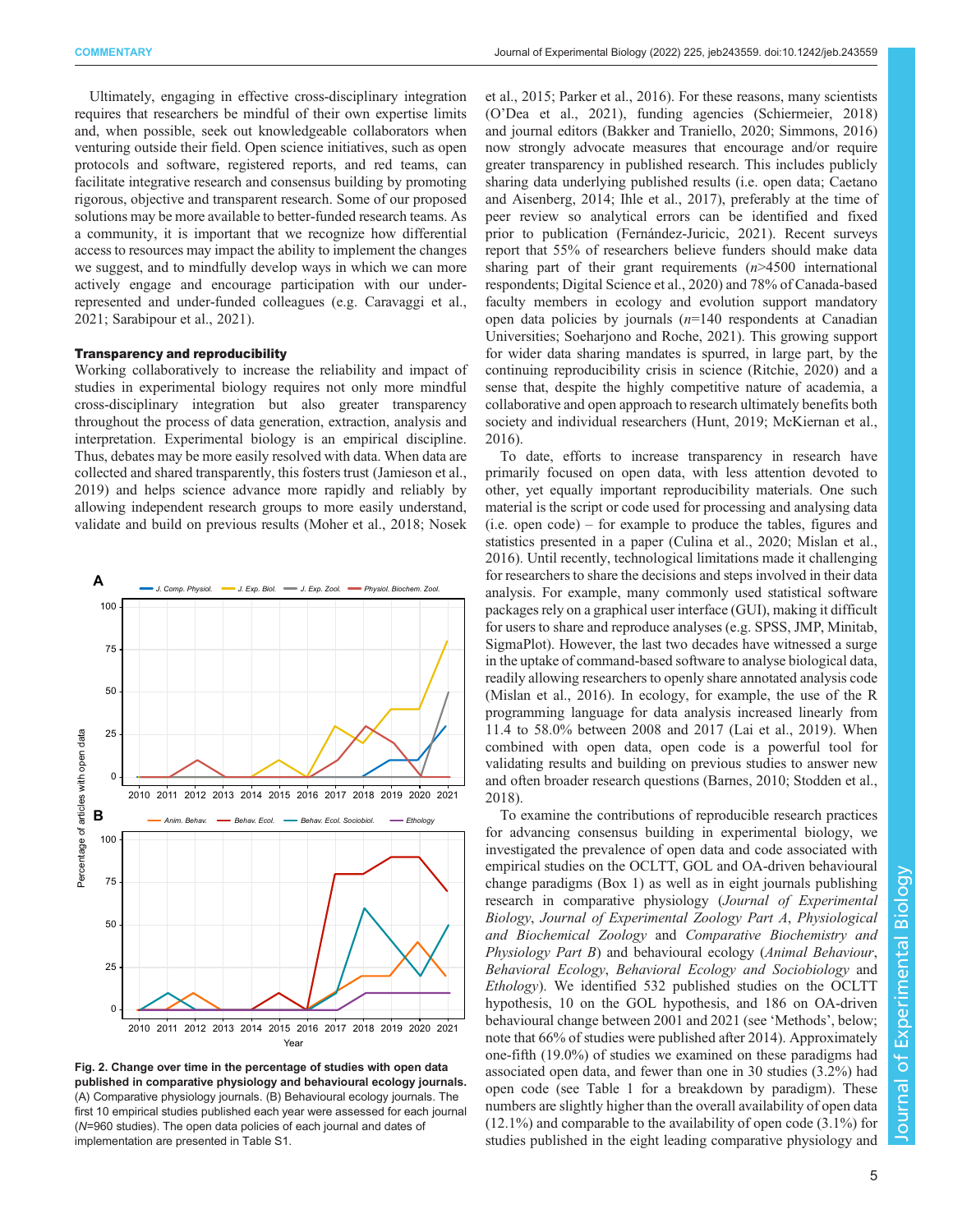## Box 2. The what and how of FAIR sharing

The FAIR sharing principles were established in 2016 as guidelines to improve the Findability, Accessibility, Interoperability and Re-use of digital materials such as data and code ([Wilkinson et al., 2016](#page-10-0)). The principles emphasize machine-actionability, and the capacity of computational systems to find, access, interoperate and re-use digital materials with minimal human intervention (see www.go-fair.org). For some fields and/or researchers, sharing machine-actionable data can be challenging, particularly if technical support is lacking. In these cases, researchers should strive to share open data that can readily be found, accessed and re-used by humans (i.e. human-actionable).

Making data 'findable' requires archiving them on an indexed, searchable public data repository. Preferred repositories comply with the TRUST Principles for digital repositories ([Lin et al., 2020\)](#page-8-0) and can readily be searched via data aggregators such as DataOne, DataCite or Google Dataset Search. Zenodo (https://zenodo.org) and Figshare (https://figshare.com) are examples of trusted repositories that accept data from any discipline at no cost to users. Archiving data on a public repository is preferred to sharing data as supplementary material because the latter are not easily findable and are often behind a publisher paywall (i.e. not accessible).

Making data 'accessible' requires that open datasets be complete (i.e. all the variables used in a study for the statistical analyses, figures, tables, etc. are present in the dataset) and easy to download. Archiving datasets using non-proprietary file formats (e.g. .txt or .csv) promotes accessibility as proprietary file formats (e.g. .mat, .sav, .arc) require a software licence to open and edit. When data for a study have been compiled from third party databases (e.g. meteorological data, distribution data, morphology data), researchers should archive the subset of the data used (licences often allow this; if unclear, permission can be sought) or archive the code used to extract the data from the database. Large databases are frequently updated with new data and can be difficult to navigate, making it difficult for users without sufficient information to access specific subsets of the data used in a study.

Making data 'interoperable' requires using file formats that are readily compatible with different software (e.g. .txt, .csv) and established standards for sharing data when available. For example, Darwin Core is a standard for sharing biological diversity data using agreed-upon identifiers, labels, and definitions (https://dwc.tdwg.org). The Ecological Metadata Language is a community-maintained specification with a vocabulary and syntax for sharing research data in environmental science (https://eml.ecoinformatics.org). Several other communities of practice have developed 'minimum information standards' with field and vocabulary standards to facilitate integrating datasets (e.g. Rund et al., 2019).

Making data 're-usable' requires publishing the data under a licence that facilitates re-use (https://creativecommons.org/licenses) and providing comprehensive metadata (typically a text file describing the data) allowing (re)users to understand the data. Metadata are used to describe the provenance of the data (e.g. who created them, what other materials are they associated with) and information such as column headings, abbreviations, units of measurement, and missing data. Data re-usability also hinges on the data being in unprocessed form and many of the factors that promote interoperability, such as the use of nonproprietary file formats, vocabulary standards and spreadsheet organization (e.g. Tidy data; https://r4ds.had.co.nz/tidy-data.html). For example, colour coding and cell formatting in Excel files are problematic for re-usability because these features are lost or can lead to errors when Excel files are converted to other formats such as .csv and .txt.

behavioural ecology journals between 2010 and 2021 [\(Table 1](#page-3-0); [Table S1\)](https://journals.biologists.com/jeb/article-lookup/DOI/10.1242/jeb.243559). In contrast, they are markedly lower than the prevalence of open data (73%) and code (27%) reported for ecological studies on other topics published within a comparable time frame  $(n=346)$ studies published in 14 journals that recommend or require open data/code between 2015 and 2019; [Culina et al., 2020\)](#page-8-0), highlighting notable differences among disciplines.

Encouragingly, our data show that the percentage of empirical papers with open data in comparative physiology, behavioural ecology, and on the OCLTT hypothesis and OA-driven behavioural change is increasing over time ([Figs 1](#page-3-0) and [2\)](#page-4-0). Notable differences exist among journals [\(Fig. 2](#page-4-0)), but the overall trend suggests that a growing number of experimental biologists working on these topics are complying with editorial open data policies and/or supporting efforts to improve transparency. One caveat to this finding is that not all open data are FAIR (i.e. Findable, Accessible, Interoperable, and Re-usable; Box 2). Indeed, recent studies suggest that approximately 50% of open datasets shared by researchers in ecology and evolution are incomplete or uninterpretable [\(Roche](#page-9-0) [et al., 2015; Roche et al., 2021](#page-9-0) preprint), which considerably limits transparency and computational reproducibility (i.e. the ability to reproduce a study's results with the associated data and code). This consideration effectively means that fewer than 10% of studies in experimental biology have open data that would allow an independent assessment of their conclusions.

Without access to data and code, readers must rely on the authors' interpretation of a study's data ([Fig. 3](#page-6-0)). This is problematic for all studies, but particularly in the context of debated topics because transparent and trusted evidence is critical for consensus building (see [Jamieson et al., 2019\)](#page-8-0). Although open data is increasingly the norm in many disciplines in biology, it remains a relatively new practice. As a result, many more established researchers have not received formal training in best practices for archiving high quality, FAIR data. Research on data sharing suggests that journal policies lead to more open data ([Vines et al., 2013\)](#page-10-0), but that education, training and technical support are important to ensure high quality, FAIR sharing [\(Soeharjono and Roche, 2021;](#page-10-0) [Roche et al., 2021](#page-9-0) preprint). Fortunately, an increasing number of courses and workshops aimed at teaching reproducible research practices are available for researchers at all career stages ([Table S2](https://journals.biologists.com/jeb/article-lookup/DOI/10.1242/jeb.243559)). It is important to note that engaging in research practices that promote transparency and reproducibility can be done in a stepwise fashion. Researchers cannot be expected to go from zero to hero overnight – rather, a sensible approach is to adopt practices with the fewest logistic and monetary hurdles (e.g. open data) and progress from there based on access to resources, training and comfort level (see resources in [Box 3\)](#page-7-0). We must also be careful as a community not to shame researchers who engage in open and transparent research practices in good faith if problems or omissions in shared materials are detected. Recognizing that adopting transparent and reproducible research practices can be a steep learning curve is necessary to foster a culture of trust, belonging and pride as experimental biology moves towards increased openness.

## Conclusion

Experimental biology is now firmly at the forefront in predicting the ecological impacts of environmental change on organisms. However, debates among researchers on topics such as OCLTT, GOL and OA-driven behavioural change linger and are beginning to show signs of 'theory tenacity': the persistent belief in a theory even in the face of contradictory evidence [\(Duarte et al., 2015](#page-8-0); [Loehle, 1987\)](#page-8-0). Rather than embodying the open mind expected of scientists, 'theory tenacity tends to make opposing camps dig their trenches deeper' [\(Loehle, 1987\)](#page-8-0). Resolving debate and building consensus on these topics requires that scientific discussions and research be undertaken in a spirit of good faith, with the objective of resolving disagreement using robust empirical evidence and best practices in experimental design and analysis (see [Hoekstra and Vazire, 2021](#page-8-0)). Achieving this requires all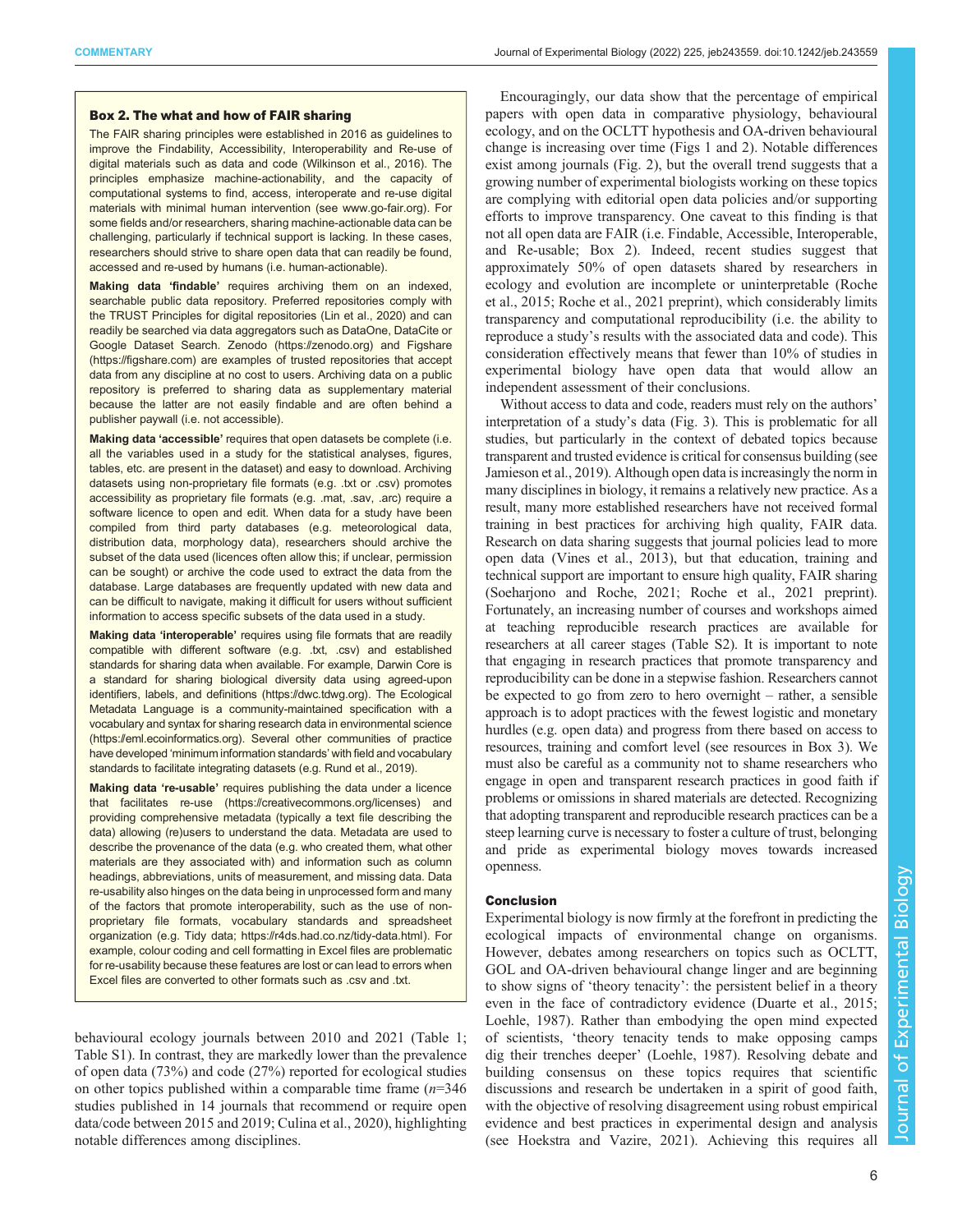<span id="page-6-0"></span>

Fig. 3. The open data lifecycle. Steps that contribute to transparency and reproducibility beyond the traditional research data lifecycle are shown in white text. When sharing open data and code, researchers contribute to improving scientific rigor and benefit from streamlining their workflow (they can re-use their data more easily) and receiving credit when their data/code are re-used (open materials are citeable via permanent identifiers such as doi numbers). Numerous funding agencies and academic institutions have signed the Declaration on Research Assessment (DORA), recognizing open data and code as important scientific contributions ([https://sfdora.org\)](https://sfdora.org).

experimental biologists to engage in mindful cross-disciplinary integration and adopt collaborative research practices that foster transparency and reproducibility. In some instances, the perception that parties involved in a debate are not engaging in good faith can lead to a breakdown in trust and outright conflict. In such situations, when collaboration is no longer possible, transparency and reproducibility become the most important arbiters of debate.

We hope that a greater adoption of open science practices, with a particular focus on FAIR data and code, will lead to a much-needed paradigm shift towards improved transparency, cross-disciplinary integration, and consensus building in experimental biology to maximize the contributions of researchers in addressing the impacts of climate change on organisms.

## Methods

We investigated the availability of open data and analysis code associated with: (1) studies that contribute to advancing our understanding of three debated paradigms investigating the impacts of climate change on aquatic ectotherms [\(Box 1](#page-1-0)), and (2) studies published in leading comparative physiology and behavioural ecology journals between 2000 and 2021 ([Table 1\)](#page-3-0).

Regarding the three paradigms of interest, studies were systematically identified via a forward reference search of journal articles citing foundational papers for each of the three paradigms: OCLTT ([Deutsch et al., 2015; Frederich and Pörtner, 2000](#page-8-0); [Pörtner,](#page-9-0) [2001](#page-9-0), [2010, 2012; Pörtner and Farrell, 2008; Pörtner and Knust,](#page-9-0) [2007](#page-9-0); [Pörtner and Peck, 2010](#page-9-0); [Pörtner et al., 2017\)](#page-9-0), GOL [\(Cheung](#page-7-0) [et al., 2013](#page-7-0); [Lefevre et al., 2017](#page-8-0); [Pauly, 1998](#page-9-0); [Pauly and Cheung,](#page-9-0) [2018b\)](#page-9-0), and OA-driven behavioural changes ([Dixson et al., 2010](#page-8-0);

[Munday et al., 2009b, 2010](#page-9-0); [Nilsson et al., 2012\)](#page-9-0). The forward searches were conducted in Web of Science on 4 June 2021 and yielded a total of 3541, 543 and 804 citations for each paradigm, respectively, after removing duplicates [\(Table S3\)](https://journals.biologists.com/jeb/article-lookup/DOI/10.1242/jeb.243559). We used the software Rayyan (<https://rayyan.ai>; [Ouzzani et al., 2016\)](#page-9-0) to narrow our search and identify relevant papers from within each list using keywords present in article titles and abstracts. The keywords used to screen papers are listed in [Table S4](https://journals.biologists.com/jeb/article-lookup/DOI/10.1242/jeb.243559). When a keyword was present in a paper's title and/or abstract, we manually reviewed the article to determine its suitability for our analysis. An article was deemed suitable when it reported data and results considered to advance our understanding of one of the three paradigms mentioned above. Several articles identified in our forward reference searches contributed relevant and valuable evidence for testing the three paradigms without the authors explicitly stating that they had tested those paradigms. Metaanalyses and theoretical studies using empirical data were included in our analysis; we excluded theoretical studies based on simulations (as these rely on code but not empirical data), and papers where there would be no expectation of underlying data, such as reviews, comments and perspectives.

For studies in comparative physiology and behavioural ecology, we chose four representative journals in each of the two disciplines [\(Table 1](#page-3-0)) and examined the availability of data and code for the first 10 articles published each year between 2010 and 2021. We excluded article types such as reviews, perspectives and other types of contributions where there would be no expectation of underlying data.

Once the final list of articles was completed in both cases, we manually screened each article and its associated supplementary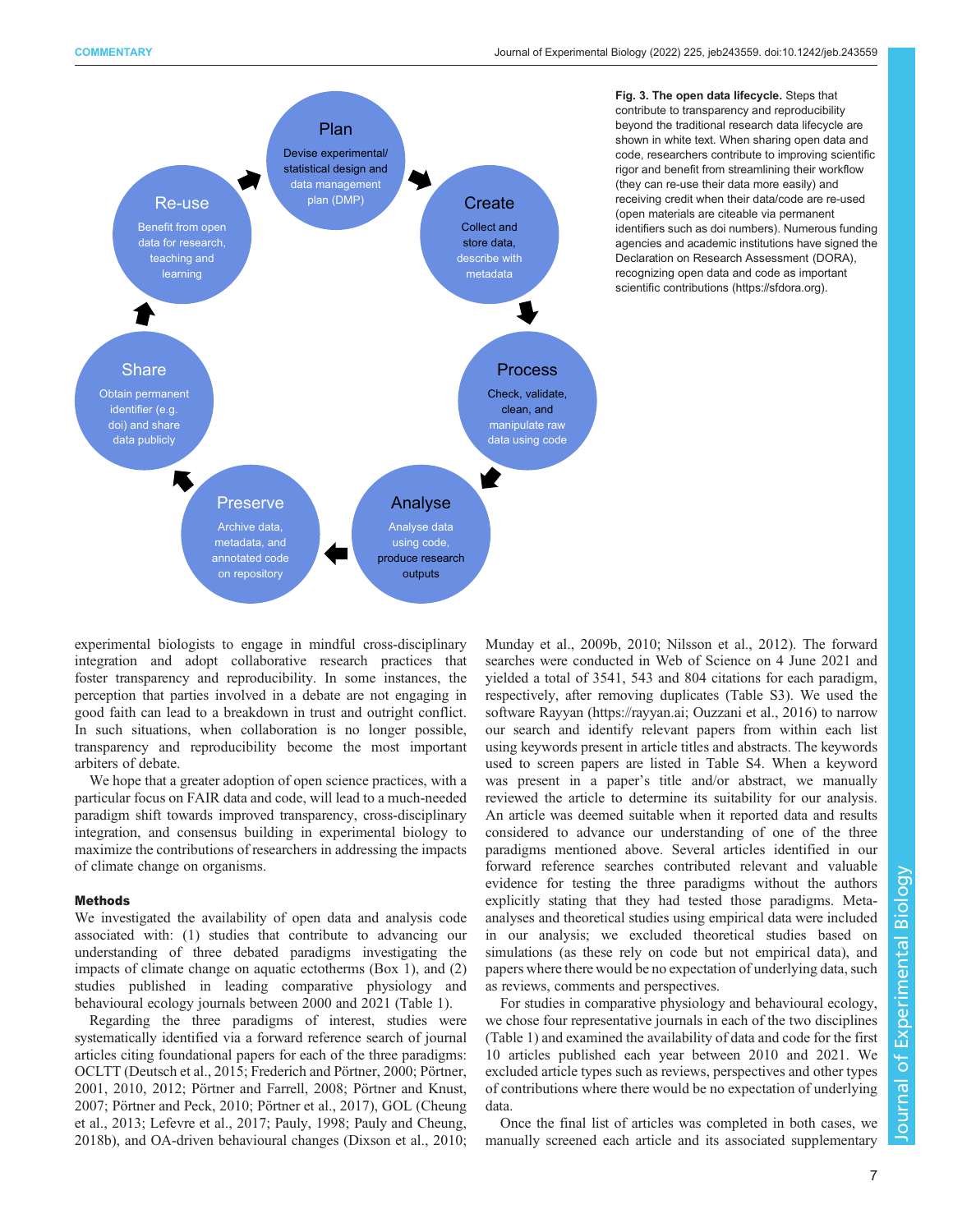## <span id="page-7-0"></span>Box 3. Practical resources for engaging in reproducible research practices

#### Open science (general)

- Kathawalla et al. (2021). Easing into open science: a guide for graduate students and their advisors. Collabra: Psychology 7, 18684. [doi:10.](https://doi.org/10.1525/collabra.18684) [1525/collabra.18684](https://doi.org/10.1525/collabra.18684)
- Alston and Rick (2020). A beginner's guide to conducting reproducible research. Bull. Ecol. Soc. Am. 102, e01801. [doi:10.1002/bes2.1801](https://doi.org/10.1002/bes2.1801)
- Wittman and Aukema (2020). A guide and toolbox to replicability and open science in entomology. J. Insect Sci. 20, 6. [doi:10.1093/jisesa/](https://doi.org/10.1093/jisesa/ieaa036) [ieaa036](https://doi.org/10.1093/jisesa/ieaa036)
- [Ihle et al.](#page-8-0) (2017). Striving for transparent and credible research: practical guidelines for behavioral ecologists. Behav. Ecol. 28, 348-352. [doi:10.](https://doi.org/10.1093/beheco/arx003) [1093/beheco/arx003](https://doi.org/10.1093/beheco/arx003)

## Open data

- Towse et al. (2021). Making data meaningful: guidelines for good quality open data. J. Soc. Psychol. 161, 395-402. [doi:10.1080/00224545.](https://doi.org/10.1080/00224545.2021.1938811) [2021.1938811](https://doi.org/10.1080/00224545.2021.1938811)
- British Ecological Society (2019). Guides to Better Science: Data Management. [https://www.britishecologicalsociety.org/publications/](https://www.britishecologicalsociety.org/publications/guides-to) [guides-to](https://www.britishecologicalsociety.org/publications/guides-to)
- Hart et al. (2016). Ten simple rules for digital data storage. PLoS Comput. Biol. 12, e1005097. [doi:10.1371/journal.pcbi.1005097](https://doi.org/10.1371/journal.pcbi.1005097)
- White et al. (2013). Nine simple ways to make it easier to (re) use your data. Ideas Ecol. Evol. 6, 1-10. [https://ojs.library.queensu.ca/index.](https://ojs.library.queensu.ca/index.php/IEE/article/view/4608) [php/IEE/article/view/4608](https://ojs.library.queensu.ca/index.php/IEE/article/view/4608)

## Open code

- Destasio (2021). R best practices. [https://kdestasio.github.io/post/r\\_](https://kdestasio.github.io/post/r_best_practices/) [best\\_practices/](https://kdestasio.github.io/post/r_best_practices/)
- British Ecological Society (2017). Guides to Better Science: Reproducible code. [https://www.britishecologicalsociety.org/](https://www.britishecologicalsociety.org/publications/guides-to) [publications/guides-to](https://www.britishecologicalsociety.org/publications/guides-to)
- Eglen et al. (2017). Toward standard practices for sharing computer code and programs in neuroscience. Nat. Neurosci. 20, 770-773. [doi:10.1038/nn.4550](https://doi.org/10.1038/nn.4550)
- Wilson et al. (2017). Good enough practices in scientific computing. PLoS Comput. Biol. 13, e1005510. [doi:10.1371/journal.pcbi.1005510](https://doi.org/10.1371/journal.pcbi.1005510)
- Sandve et al. (2013). Ten simple rules for reproducible computational research. PLoS Comput. Biol. 9, e1003285. [doi:10.1371/journal.pcbi.](https://doi.org/10.1371/journal.pcbi.1003285) [1003285](https://doi.org/10.1371/journal.pcbi.1003285)

material for the presence of: (1) a data availability (or accessibility) statement; (2) open data (i.e. publicly available data that could be inputed into software to produce tables, figures or statistical results); and (3) open code ( publicly available script or code used to produce tables, figures or descriptive/inferential statistics). We only recorded the availability of open data and code, not whether these materials were complete (i.e. contained all the variables measured and used in all the analyses presented in a study) and interoperable/easily reusable (i.e. had associated metadata and were shared in a nonproprietary, machine-readable format).

#### Acknowledgements

We thank the many colleagues who participated in discussions that led to this paper, as well as Andrea Morash and an anonymous reviewer for helpful comments on the manuscript. We acknowledge the Traditional Custodians of the unceded lands and waterways on which several of our institutions now operate.

## Competing interests

D.G.R. is the president of the Society for Open, Reliable, and Transparent Ecology and Evolutionary biology ([www.sortee.org\)](http://www.sortee.org), and an ambassador for the Center for Open Science (www.cos.io) and the repository Figshare ([www.figshare.com](http://www.figshare.com)). These positions are unpaid.

#### Funding

D.G.R. is supported by the European Union's Horizon 2020 research and innovation programme under Marie Skłodowska-Curie grant agreement no. 838237- OPTIMISE. T.D.C. is supported by an Australian Research Council Future Fellowship (FT180100154) funded by the Australian Government. T.N. is funded by a research grant (40713) from Villum Fonden. G.D.R. and S.A.B. are supported by Discovery Grants from the Natural Sciences and Engineering Research Council of Canada.

## Data availability

The data and code to reproduce the results presented in this study are publicly available on the Open Science Framework (Roche et al., 2022): [https://doi.org/](https://doi.org/10.17605/OSF.IO/F2DAZ) [10.17605/OSF.IO/F2DAZ](https://doi.org/10.17605/OSF.IO/F2DAZ). These were made available to the editors and reviewers in the initial submission.

#### References

- [Angilletta, M. J. Jr. and Dunham, A. E.](https://doi.org/10.1086/377187) (2003). The temperature–size rule in [ectotherms: simple evolutionary explanations may not be general.](https://doi.org/10.1086/377187) Am. Nat. 162, [332-342. doi:10.1086/377187](https://doi.org/10.1086/377187)
- [Audzijonyte, A., Barneche, D. R., Baudron, A. R., Belmaker, J., Clark, T. D.,](https://doi.org/10.1111/geb.12847) [Marshall, C. T., Morrongiello, J. R. and van Rijn, I.](https://doi.org/10.1111/geb.12847) (2019). Is oxygen limitation in [warming waters a valid mechanism to explain decreased body sizes in aquatic](https://doi.org/10.1111/geb.12847) ectotherms? Glob. Ecol. Biogeogr. 28[, 64-77. doi:10.1111/geb.12847](https://doi.org/10.1111/geb.12847)

[Audzijonyte, A., Fulton, E., Haddon, M., Helidoniotis, F., Hobday, A. J.,](https://doi.org/10.1111/faf.12156) [Kuparinen, A., Morrongiello, J., Smith, A. D., Upston, J. and Waples, R. S.](https://doi.org/10.1111/faf.12156) [\(2016\). Trends and management implications of human-influenced life-history](https://doi.org/10.1111/faf.12156) changes in marine ectotherms. Fish Fish. 17[, 1005-1028. doi:10.1111/faf.12156](https://doi.org/10.1111/faf.12156)

- Baker, M. [\(2021\). Five keys to writing a reproducible lab protocol.](https://doi.org/10.1038/d41586-021-02428-3) Nature 597, [293-294. doi:10.1038/d41586-021-02428-3](https://doi.org/10.1038/d41586-021-02428-3)
- Bakker, T. C. M. and Traniello, J. F. A. [\(2020\). Ensuring data access, transparency,](https://doi.org/10.1007/s00265-020-02910-4) [and preservation: mandatory data deposition for](https://doi.org/10.1007/s00265-020-02910-4) Behavioral Ecology and Sociobiology. Behav. Ecol. Sociobiol. 74[, 132. doi:10.1007/s00265-020-02910-4](https://doi.org/10.1007/s00265-020-02910-4)
- Barnes, N. [\(2010\). Publish your computer code: it is good enough.](https://doi.org/10.1038/467753a) Nature News 467[, 753-753. doi:10.1038/467753a](https://doi.org/10.1038/467753a)
- Bigman, J. S., M'[Gonigle, L. K., Wegner, N. C. and Dulvy, N. K.](https://doi.org/10.1126/sciadv.abe5163) (2021). [Respiratory capacity is twice as important as temperature in explaining patterns of](https://doi.org/10.1126/sciadv.abe5163) [metabolic rate across the vertebrate tree of life.](https://doi.org/10.1126/sciadv.abe5163) Sci. Adv. 7, eabe5163. doi:10. [1126/sciadv.abe5163](https://doi.org/10.1126/sciadv.abe5163)
- Brembs, B. [\(2019\). Reliable novelty: new should not trump true.](https://doi.org/10.1371/journal.pbio.3000117) PLoS Biol. 17, [e3000117. doi:10.1371/journal.pbio.3000117](https://doi.org/10.1371/journal.pbio.3000117)
- Browman, H. I. [\(2016\). Applying organized scepticism to ocean acidification](https://doi.org/10.1093/icesjms/fsw010) research. ICES J. Mar. Sci. 73[, 529-536. doi:10.1093/icesjms/fsw010](https://doi.org/10.1093/icesjms/fsw010)
- Buchholz, R. [\(2007\). Behavioural biology: an effective and relevant conservation](https://doi.org/10.1016/j.tree.2007.06.002) tool. Trends Ecol. Evol. 22[, 401-407. doi:10.1016/j.tree.2007.06.002](https://doi.org/10.1016/j.tree.2007.06.002)
- Caetano, D. S., Aisenberg, A. [\(2014\). Forgotten treasures: the fate of data in animal](https://doi.org/10.1016/j.anbehav.2014.09.025) behaviour studies. Anim. Behav. 98[, 1-5. doi:10.1016/j.anbehav.2014.09.025](https://doi.org/10.1016/j.anbehav.2014.09.025)

[Caravaggi, A., Olin, A. B., Franklin, K. A. and Dudley, S. P.](https://doi.org/10.1111/ibi.12959) (2021). Twitter [conferences as a low-carbon, far-reaching and inclusive way of communicating](https://doi.org/10.1111/ibi.12959) [research in ornithology and ecology.](https://doi.org/10.1111/ibi.12959) Ibis 163, 1481-1491. doi:10.1111/ibi.12959

- [Chabot, D., Steffensen, J. and Farrell, A.](https://doi.org/10.1111/jfb.12845) (2016). The determination of standard metabolic rate in fishes. J. Fish Biol. 88[, 81-121. doi:10.1111/jfb.12845](https://doi.org/10.1111/jfb.12845)
- Cheung, W. W., Sarmiento, J. L., Dunne, J., Frölicher, T. L., Lam, V. W., [Palomares, M. D., Watson, R. and Pauly, D.](https://doi.org/10.1038/nclimate1691) (2013). Shrinking of fishes [exacerbates impacts of global ocean changes on marine ecosystems.](https://doi.org/10.1038/nclimate1691) Nat. Clim. Change 3[, 254-258. doi:10.1038/nclimate1691](https://doi.org/10.1038/nclimate1691)
- [Chivers, D. P., McCormick, M. I., Nilsson, G. E., Munday, P. L., Watson, S.-A.,](https://doi.org/10.1111/gcb.12291) [Meekan, M. G., Mitchell, M. D., Corkill, K. C. and Ferrari, M. C.](https://doi.org/10.1111/gcb.12291) (2014). Impaired learning of predators and lower prey survival under elevated  $CO<sub>2</sub>$ : a consequence [of neurotransmitter interference.](https://doi.org/10.1111/gcb.12291) Glob. Change Biol. 20, 515-522. doi:10.1111/ [gcb.12291](https://doi.org/10.1111/gcb.12291)
- [Christensen, E. A., Svendsen, M. B. and Steffensen, J. F.](https://doi.org/10.1111/jfb.14435) (2020). The combined [effect of body size and temperature on oxygen consumption rates and the size](https://doi.org/10.1111/jfb.14435)[dependency of preferred temperature in European perch](https://doi.org/10.1111/jfb.14435) Perca fluviatilis. J. Fish Biol. 97[, 794-803. doi:10.1111/jfb.14435](https://doi.org/10.1111/jfb.14435)
- [Chung, W.-S., Marshall, N. J., Watson, S.-A., Munday, P. L. and Nilsson, G. E.](https://doi.org/10.1242/jeb.092478) [\(2014\). Ocean acidification slows retinal function in a damselfish through](https://doi.org/10.1242/jeb.092478) interference with GABA<sub>A</sub> receptors. J. Exp. Biol. 217[, 323-326. doi:10.1242/jeb.](https://doi.org/10.1242/jeb.092478) [092478](https://doi.org/10.1242/jeb.092478)
- Clark, T. D. [\(2017\). Science, lies and video-taped experiments.](https://doi.org/10.1038/542139a) Nature 542, 139. [doi:10.1038/542139a](https://doi.org/10.1038/542139a)
- [Clark, T. D., Raby, G. D., Roche, D. G., Binning, S. A., Speers-Roesch, B.,](https://doi.org/10.1038/s41586-019-1903-y) Jutfelt, F. and Sundin, J. [\(2020a\). Ocean acidification does not impair the](https://doi.org/10.1038/s41586-019-1903-y) behaviour of coral reef fishes. Nature 577[, 370-375. doi:10.1038/s41586-019-](https://doi.org/10.1038/s41586-019-1903-y) [1903-y](https://doi.org/10.1038/s41586-019-1903-y)
- [Clark, T. D., Raby, G. D., Roche, D. G., Binning, S. A., Speers-Roesch, B.,](https://doi.org/10.1038/s41586-020-2804-9) Jutfelt, F. and Sundin, J. [\(2020b\). Reply to: Methods matter in repeating ocean](https://doi.org/10.1038/s41586-020-2804-9) acidification studies. Nature 586[, E25-E27. doi:10.1038/s41586-020-2804-9](https://doi.org/10.1038/s41586-020-2804-9)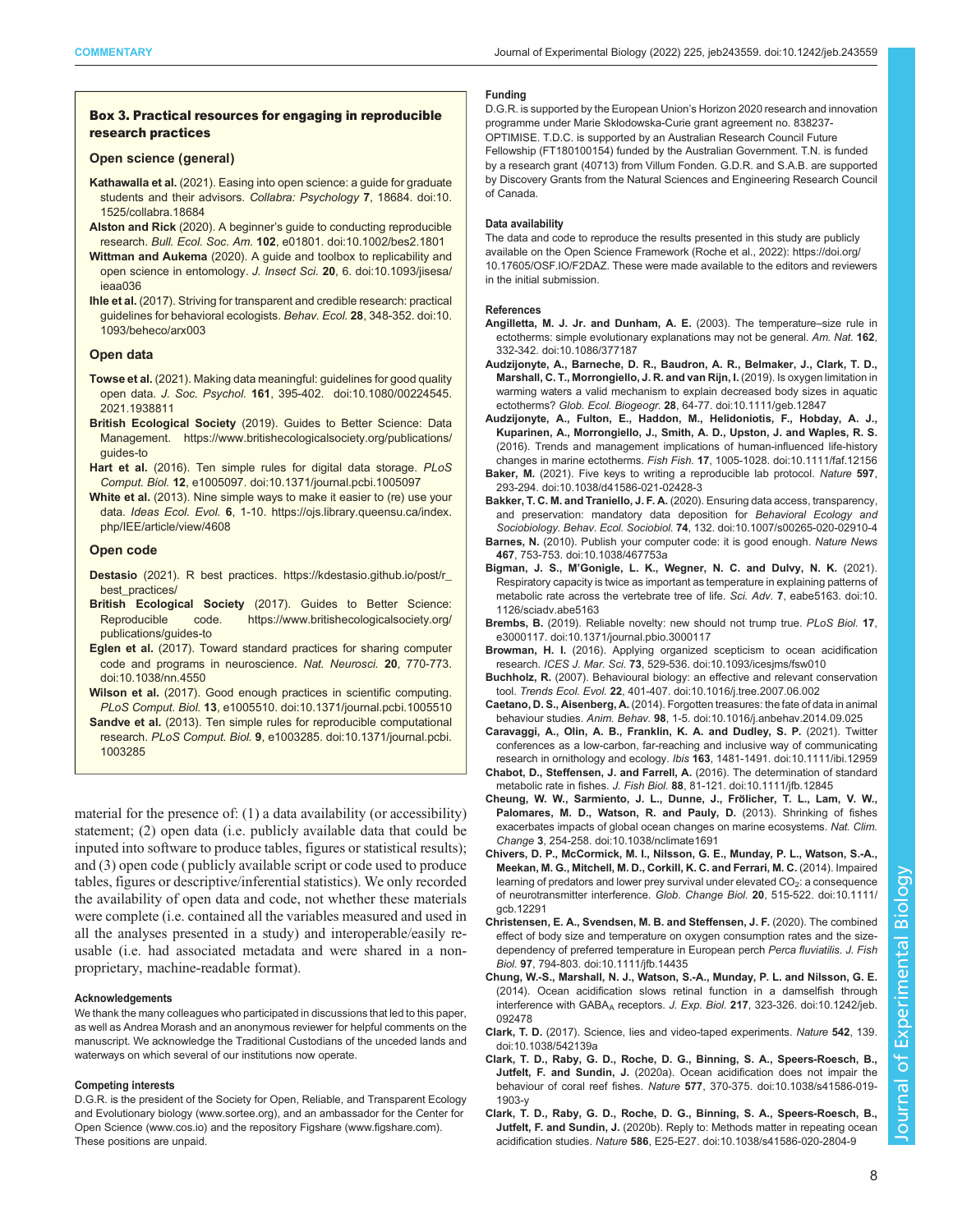- <span id="page-8-0"></span>[Clark, T. D., Sandblom, E. and Jutfelt, F.](https://doi.org/10.1242/jeb.084251) (2013). Aerobic scope measurements of [fishes in an era of climate change: respirometry, relevance and recommendations.](https://doi.org/10.1242/jeb.084251) J. Exp. Biol. 216[, 2771-2782. doi:10.1242/jeb.084251](https://doi.org/10.1242/jeb.084251)
- [Clements, J., Sundin, J., Clark, T. D. and Jutfelt, F.](https://doi.org/10.1371/journal.pbio.3001511) (2022). Meta-analysis reveals an extreme "decline effect" [in ocean acidification impacts on fish behaviour.](https://doi.org/10.1371/journal.pbio.3001511) PLOS Biol. 20[, e3001511. doi:10.1371/journal.pbio.3001511.](https://doi.org/10.1371/journal.pbio.3001511)
- [Cooke, S. J., Blumstein, D. T., Buchholz, R., Caro, T., Fernandez-Juricic, E.,](https://doi.org/10.1086/671165) Franklin, C. E., Metcalfe, J., O'[Connor, C. M., St Clair, C. C. and Sutherland,](https://doi.org/10.1086/671165) W. J. [\(2014\). Physiology, behavior, and conservation.](https://doi.org/10.1086/671165) Physiol. Biochem. Zool. 87, [1-14. doi:10.1086/671165](https://doi.org/10.1086/671165)
- [Cooke, S. J., Birnie-Gauvin, K., Lennox, R. J., Taylor, J. J., Rytwinski, T.,](https://doi.org/10.1093/conphys/cox043) [Rummer, J. L., Franklin, C. E., Bennett, J. R. and Haddaway, N. R.](https://doi.org/10.1093/conphys/cox043) (2017). How [experimental biology and ecology can support evidence-based decision-making](https://doi.org/10.1093/conphys/cox043) [in conservation: avoiding pitfalls and enabling application.](https://doi.org/10.1093/conphys/cox043) Conserv. Physiol. 5, [cox043. doi:10.1093/conphys/cox043](https://doi.org/10.1093/conphys/cox043)
- Cornwall, C. E. and Hurd, C. L. [\(2016\). Experimental design in ocean acidification](https://doi.org/10.1093/icesjms/fsv118) [research: problems and solutions.](https://doi.org/10.1093/icesjms/fsv118) ICES J. Mar. Sci. 73, 572-581. doi:10.1093/ [icesjms/fsv118](https://doi.org/10.1093/icesjms/fsv118)
- Culina, A., van den Berg, I., Evans, S. and Sánchez-Tójar, A. (2020). Low [availability of code in ecology: a call for urgent action.](https://doi.org/10.1371/journal.pbio.3000763) PLoS Biol. 18, e3000763. [doi:10.1371/journal.pbio.3000763](https://doi.org/10.1371/journal.pbio.3000763)
- [Deutsch, C., Ferrel, A., Seibel, B., Po](https://doi.org/10.1126/science.aaa1605)̈rtner, H.-O. and Huey, R. B. (2015). Climate [change tightens a metabolic constraint on marine habitats.](https://doi.org/10.1126/science.aaa1605) Science 348, [1132-1135. doi:10.1126/science.aaa1605](https://doi.org/10.1126/science.aaa1605)
- [Dieckmann, N. F. and Johnson, B. B.](https://doi.org/10.1371/journal.pone.0211269) (2019). Why do scientists disagree? [Explaining and improving measures of the perceived causes of scientific disputes.](https://doi.org/10.1371/journal.pone.0211269) PLoS One 14[, e0211269. doi:10.1371/journal.pone.0211269](https://doi.org/10.1371/journal.pone.0211269)
- Digital Science, Hahnel, M., McIntosh, L., Hyndman, A., Baynes, G., Crosas, M., Nosek, B. A., Shearer, K., van Selm, M., Goodey, G. et al. (2020). The State of Open Data 2020. Available at:<https://doi.org/10.6084/m9.figshare.13274744>.
- [Dixson, D. L., Munday, P. L. and Jones, G. P.](https://doi.org/10.1111/j.1461-0248.2009.01400.x) (2010). Ocean acidification disrupts [the innate ability of fish to detect predator olfactory cues.](https://doi.org/10.1111/j.1461-0248.2009.01400.x) Ecol. Lett. 13, 68-75. [doi:10.1111/j.1461-0248.2009.01400.x](https://doi.org/10.1111/j.1461-0248.2009.01400.x)
- [Duarte, C. M., Fulweiler, R. W., Lovelock, C. E., Martinetto, P., Saunders, M. I.,](https://doi.org/10.1093/biosci/biu198) [Pandolfi, J. M., Gelcich, S. and Nixon, S. W.](https://doi.org/10.1093/biosci/biu198) (2015). Reconsidering ocean calamities. Bioscience 65[, 130-139. doi:10.1093/biosci/biu198](https://doi.org/10.1093/biosci/biu198)
- Ern, R., Norin, T., Gamperl, A. K. and Esbaugh, A. J. (2016). Oxygen dependence of upper thermal limits in fishes. J. Exp. Biol. 219, 3376-3383.
- Fanelli, D. [\(2012\). Negative results are disappearing from most disciplines and](https://doi.org/10.1007/s11192-011-0494-7) countries. Scientometrics 90[, 891-904. doi:10.1007/s11192-011-0494-7](https://doi.org/10.1007/s11192-011-0494-7)
- Fernández-Juricic, E. [\(2021\). Why sharing data and code during peer review can](https://doi.org/10.1007/s00265-021-03036-x) [enhance behavioral ecology research.](https://doi.org/10.1007/s00265-021-03036-x) Behav. Ecol. Sociobiol. 75, 103. doi:10. [1007/s00265-021-03036-x](https://doi.org/10.1007/s00265-021-03036-x)
- [Ferrari, M. C., Dixson, D. L., Munday, P. L., McCormick, M. I., Meekan, M. G.,](https://doi.org/10.1111/j.1365-2486.2011.02439.x) Sih, A. and Chivers, D. P. [\(2011\). Intrageneric variation in antipredator responses](https://doi.org/10.1111/j.1365-2486.2011.02439.x) [of coral reef fishes affected by ocean acidification: implications for climate change](https://doi.org/10.1111/j.1365-2486.2011.02439.x) [projections on marine communities.](https://doi.org/10.1111/j.1365-2486.2011.02439.x) Glob. Change Biol. 17, 2980-2986. doi:10. [1111/j.1365-2486.2011.02439.x](https://doi.org/10.1111/j.1365-2486.2011.02439.x)
- [Ferrari, M. C., McCormick, M. I., Munday, P. L., Meekan, M. G., Dixson, D. L.,](https://doi.org/10.1111/j.1365-2435.2011.01951.x) Lönnstedt, O. and Chivers, D. P. [\(2012\). Effects of ocean acidification on visual](https://doi.org/10.1111/j.1365-2435.2011.01951.x) [risk assessment in coral reef fishes.](https://doi.org/10.1111/j.1365-2435.2011.01951.x) Funct. Ecol. 26, 553-558. doi:10.1111/j.1365- [2435.2011.01951.x](https://doi.org/10.1111/j.1365-2435.2011.01951.x)
- Franklin, C. E. and Hoppeler, H. H. [\(2021\). Elucidating mechanism is important in](https://doi.org/10.1242/jeb.242284) [forecasting the impact of a changing world on species survival.](https://doi.org/10.1242/jeb.242284) J. Exp. Biol. 224, [jeb242284. doi:10.1242/jeb.242284](https://doi.org/10.1242/jeb.242284)
- [Fraser, H., Barnett, A., Parker, T. and Fidler, F.](https://doi.org/10.1002/ece3.6330) (2019). The role of replication studies in ecology. Ecol. Evol. 10[, 5197-5207. doi:10.1002/ece3.6330](https://doi.org/10.1002/ece3.6330)
- Frederich, M. and Pörtner, H. O. [\(2000\). Oxygen limitation of thermal tolerance](https://doi.org/10.1152/ajpregu.2000.279.5.R1531) [defined by cardiac and ventilatory performance in spider crab,](https://doi.org/10.1152/ajpregu.2000.279.5.R1531) Maja squinado. [Am. J. Physiol. Regul. Integr. Comp. Physiol.](https://doi.org/10.1152/ajpregu.2000.279.5.R1531) 279, R1531-R1538. doi:10.1152/ [ajpregu.2000.279.5.R1531](https://doi.org/10.1152/ajpregu.2000.279.5.R1531)
- Fry, F. E. J. (1947). Effects of the environment on animal activity. Publ. Ont. Fish. Res. Lab 68, 1-62.
- [Harianto, J., Carey, N. and Byrne, M.](https://doi.org/10.1111/2041-210X.13162) (2019). respR An R package for the [manipulation and analysis of respirometry data.](https://doi.org/10.1111/2041-210X.13162) Method. Ecol. Evol. 10, 912-920. [doi:10.1111/2041-210X.13162](https://doi.org/10.1111/2041-210X.13162)
- [Heuer, R. M., Welch, M. J., Rummer, J. L., Munday, P. L. and Grosell, M.](https://doi.org/10.1038/s41598-016-0001-8) (2016). Altered brain ion gradients following compensation for elevated  $CO<sub>2</sub>$  [are linked to](https://doi.org/10.1038/s41598-016-0001-8) [behavioural alterations in a coral reef fish.](https://doi.org/10.1038/s41598-016-0001-8) Sci. Rep. 6, 1-10. doi:10.1038/s41598- [016-0001-8](https://doi.org/10.1038/s41598-016-0001-8)
- Hoekstra, R. and Vazire, S. [\(2021\). Aspiring to greater intellectual humility in](https://doi.org/10.1038/s41562-021-01203-8) science. Nat. Hum. Behav. 5[, 1602-1607. doi:10.1038/s41562-021-01203-8](https://doi.org/10.1038/s41562-021-01203-8)
- Hof, C. [\(2021\). Towards more integration of physiology, dispersal and land-use](https://doi.org/10.1242/jeb.238352) [change to understand the responses of species to climate change.](https://doi.org/10.1242/jeb.238352) J. Exp. Biol. 224[, jeb238352. doi:10.1242/jeb.238352](https://doi.org/10.1242/jeb.238352)
- [Huppenkothen, D., Arendt, A., Hogg, D. W., Ram, K., VanderPlas, J. T. and](https://doi.org/10.1073/pnas.1717196115) Rokem, A. [\(2018\). Hack weeks as a model for data science education and](https://doi.org/10.1073/pnas.1717196115) collaboration. Proc. Natl. Acad. Sci. USA 115[, 8872-8877. doi:10.1073/pnas.](https://doi.org/10.1073/pnas.1717196115) [1717196115](https://doi.org/10.1073/pnas.1717196115)
- Hunt, L. T. [\(2019\). The life-changing magic of sharing your data.](https://doi.org/10.1038/s41562-019-0560-3) Nat. Hum. Behav. 3[, 312-315. doi:10.1038/s41562-019-0560-3](https://doi.org/10.1038/s41562-019-0560-3)
- [Ihle, M., Winney, I. S., Krystalli, A. and Croucher, M.](https://doi.org/10.1093/beheco/arx003) (2017). Striving for [transparent and credible research: practical guidelines for behavioral ecologists.](https://doi.org/10.1093/beheco/arx003) Behav. Ecol. 28[, 348-354. doi:10.1093/beheco/arx003](https://doi.org/10.1093/beheco/arx003)
- [Ishimatsu, A., Hayashi, M., Lee, K.-S., Kikkawa, T. and Kita, J.](https://doi.org/10.1029/2004JC002564) (2005). Physiological effects on fishes in a high-CO<sub>2</sub> world. [J. Geophys. Res.](https://doi.org/10.1029/2004JC002564) 110, [C09S09. doi:10.1029/2004JC002564](https://doi.org/10.1029/2004JC002564)
- [Jamieson, K. H., McNutt, M., Kiermer, V. and Sever, R.](https://doi.org/10.1073/pnas.1913039116) (2019). Signaling the [trustworthiness of science.](https://doi.org/10.1073/pnas.1913039116) Proc. Natl Acad. Sci. USA 116, 19231. doi:10.1073/ [pnas.1913039116](https://doi.org/10.1073/pnas.1913039116)
- [Jutfelt, F., Sundin, J., Raby, G. D., Krång, A.-S. and Clark, T. D.](https://doi.org/10.1111/2041-210X.12668) (2017). Two[current choice flumes for testing avoidance and preference in aquatic animals.](https://doi.org/10.1111/2041-210X.12668) Method. Ecol. Evol. 8[, 379-390. doi:10.1111/2041-210X.12668](https://doi.org/10.1111/2041-210X.12668)
- [Jutfelt, F., Norin, T., Ern, R., Overgaard, J., Wang, T., McKenzie, D. J.,](https://doi.org/10.1242/jeb.169615) [Lefevre, S., Nilsson, G. E., Metcalfe, N. B. and Hickey, A. J.](https://doi.org/10.1242/jeb.169615) (2018). Oxygen[and capacity-limited thermal tolerance: blurring ecology and physiology.](https://doi.org/10.1242/jeb.169615) J. Exp. Biol. 221[, jeb169615. doi:10.1242/jeb.169615](https://doi.org/10.1242/jeb.169615)
- Kelly, C. D. [\(2019\). Rate and success of study replication in ecology and evolution.](https://doi.org/10.7717/peerj.7654) PeerJ 7[, e7654. doi:10.7717/peerj.7654](https://doi.org/10.7717/peerj.7654)
- [Killen, S., Christensen, E., Cortese, D., Zavorka, L., Cotgrove, L., Crespel, A.,](https://doi.org/10.1242/jeb.242522) [Munson, A., Nati, J., Norin, T. and Papatheodoulou, M.](https://doi.org/10.1242/jeb.242522) (2021). Guidelines for [reporting methods to estimate metabolic rates by aquatic intermittent-flow](https://doi.org/10.1242/jeb.242522) respirometry. J. Exp. Biol. 224[, jeb242522. doi:10.1242/jeb.242522](https://doi.org/10.1242/jeb.242522)
- Korbel, J. O. and Stegle, O. [\(2020\). Effects of the COVID-19 pandemic on life](https://doi.org/10.1186/s13059-020-02031-1) scientists. Genome Biol. 21[, 113. doi:10.1186/s13059-020-02031-1](https://doi.org/10.1186/s13059-020-02031-1)
- Lai, J., Lortie, C. J., Muenchen, R. A., Yang, J. and Ma, K. (2019). Evaluating the popularity of R in ecology. Ecosphere 10, e02567.
- Lamers, W. S., Boyack, K., Larivière, V., Sugimoto, C. R., van Eck, N. J., Waltman, L. and Murray, D. [\(2021\). Investigating disagreement in the scientific](https://doi.org/10.7554/eLife.72737) literature. eLife 10[, e72737. doi:10.7554/eLife.72737](https://doi.org/10.7554/eLife.72737)
- [Laubenstein, T. D., Rummer, J. L., McCormick, M. I. and Munday, P. L.](https://doi.org/10.1038/s41598-018-36747-9) (2019). A [negative correlation between behavioural and physiological performance under](https://doi.org/10.1038/s41598-018-36747-9) [ocean acidification and warming.](https://doi.org/10.1038/s41598-018-36747-9) Sci. Rep. 9, 1-10. doi:10.1038/s41598-018- [36747-9](https://doi.org/10.1038/s41598-018-36747-9)
- [Leduc, A. O., Munday, P. L., Brown, G. E. and Ferrari, M. C.](https://doi.org/10.1098/rstb.2012.0447) (2013). Effects of [acidification on olfactory-mediated behaviour in freshwater and marine](https://doi.org/10.1098/rstb.2012.0447) ecosystems: a synthesis. [Philos. Trans. R. Soc. B Biol. Sci.](https://doi.org/10.1098/rstb.2012.0447) 368, 20120447. [doi:10.1098/rstb.2012.0447](https://doi.org/10.1098/rstb.2012.0447)
- [Lefevre, S., McKenzie, D. J. and Nilsson, G. E.](https://doi.org/10.1111/gcb.13652) (2017). Models projecting the fate [of fish populations under climate change need to be based on valid physiological](https://doi.org/10.1111/gcb.13652) mechanisms. Glob. Change Biol. 23[, 3449-3459. doi:10.1111/gcb.13652](https://doi.org/10.1111/gcb.13652)
- [Lefevre, S., McKenzie, D. J. and Nilsson, G. E.](https://doi.org/10.1111/gcb.13978) (2018). In modelling effects of [global warming, invalid assumptions lead to unrealistic projections.](https://doi.org/10.1111/gcb.13978) Glob. Change Biol. 24[, 553-556. doi:10.1111/gcb.13978](https://doi.org/10.1111/gcb.13978)
- [Lefevre, S., Wang, T. and McKenzie, D. J.](https://doi.org/10.1242/jeb.238840) (2021). The role of mechanistic [physiology in investigating impacts of global warming on fishes.](https://doi.org/10.1242/jeb.238840) J. Exp. Biol. 224, [jeb238840. doi:10.1242/jeb.238840](https://doi.org/10.1242/jeb.238840)
- [Lin, D., Crabtree, J., Dillo, I., Downs, R. R., Edmunds, R., Giaretta, D.,](https://doi.org/10.1038/s41597-020-0486-7) De Giusti, M., L'[Hours, H., Hugo, W., Jenkyns, R. et al.](https://doi.org/10.1038/s41597-020-0486-7) (2020). The TRUST [Principles for digital repositories.](https://doi.org/10.1038/s41597-020-0486-7) Scientific Data 7, 144. doi:10.1038/s41597-020- [0486-7](https://doi.org/10.1038/s41597-020-0486-7)
- Loehle, C. [\(1987\). Hypothesis testing in ecology: psychological aspects and the](https://doi.org/10.1086/415619) [importance of theory maturation.](https://doi.org/10.1086/415619) Q Rev. Biol. 62, 397-409. doi:10.1086/415619
- Marshall, D. J. and White, C. R. [\(2019\). Aquatic life history trajectories are shaped](https://doi.org/10.1016/j.tree.2018.12.015) [by selection, not oxygen limitation.](https://doi.org/10.1016/j.tree.2018.12.015) Trends Ecol. Evol. 34, 182-184. doi:10.1016/j. [tree.2018.12.015](https://doi.org/10.1016/j.tree.2018.12.015)
- [McKiernan, E. C., Bourne, P. E., Brown, C. T., Buck, S., Kenall, A., Lin, J.,](https://doi.org/10.7554/eLife.16800) [McDougall, D., Nosek, B. A., Ram, K., Soderberg, C. K. et al.](https://doi.org/10.7554/eLife.16800) (2016). How open [science helps researchers succeed.](https://doi.org/10.7554/eLife.16800) eLife 5, e16800. doi:10.7554/eLife.16800
- Mehta, D. [\(2019\). Highlight negative results to improve science.](https://doi.org/10.1038/d41586-019-02960-3) Nature. doi:10. [1038/d41586-019-02960-3](https://doi.org/10.1038/d41586-019-02960-3)
- [Melzner, F., Gutowska, M., Langenbuch, M., Dupont, S., Lucassen, M.,](https://doi.org/10.5194/bg-6-2313-2009) Thorndyke, M., Bleich, M. and Pörtner, H.-O. (2009). Physiological basis for high CO<sub>2</sub> [tolerance in marine ectothermic animals: pre-adaptation through](https://doi.org/10.5194/bg-6-2313-2009) lifestyle and ontogeny? Biogeosciences 6[, 2313-2331. doi:10.5194/bg-6-2313-](https://doi.org/10.5194/bg-6-2313-2009) [2009](https://doi.org/10.5194/bg-6-2313-2009)
- Merton, R. K. (1973). The Sociology of Science: Theoretical and Empirical Investigations. University of Chicago Press.
- Meyer, K. A. and Schill, D. J. [\(2021\). The gill-oxygen limitation theory and size at](https://doi.org/10.1111/jfb.14555) [maturity/maximum size relationships for salmonid populations occupying flowing](https://doi.org/10.1111/jfb.14555) waters. J. Fish Biol. 98[, 44-49. doi:10.1111/jfb.14555](https://doi.org/10.1111/jfb.14555)
- [Milcu, A., Puga-Freitas, R., Ellison, A. M., Blouin, M., Scheu, S., Freschet, G. T.,](https://doi.org/10.1038/s41559-017-0434-x) [Rose, L., Barot, S., Cesarz, S. and Eisenhauer, N.](https://doi.org/10.1038/s41559-017-0434-x) (2018). Genotypic variability [enhances the reproducibility of an ecological study.](https://doi.org/10.1038/s41559-017-0434-x) Nat. Ecol. Evol. 2, 279-287. [doi:10.1038/s41559-017-0434-x](https://doi.org/10.1038/s41559-017-0434-x)
- [Mislan, K. A. S., Heer, J. M. and White, E. P.](https://doi.org/10.1016/j.tree.2015.11.006) (2016). Elevating the status of code in ecology. Trends Ecol. Evol. 31[, 4-7. doi:10.1016/j.tree.2015.11.006](https://doi.org/10.1016/j.tree.2015.11.006)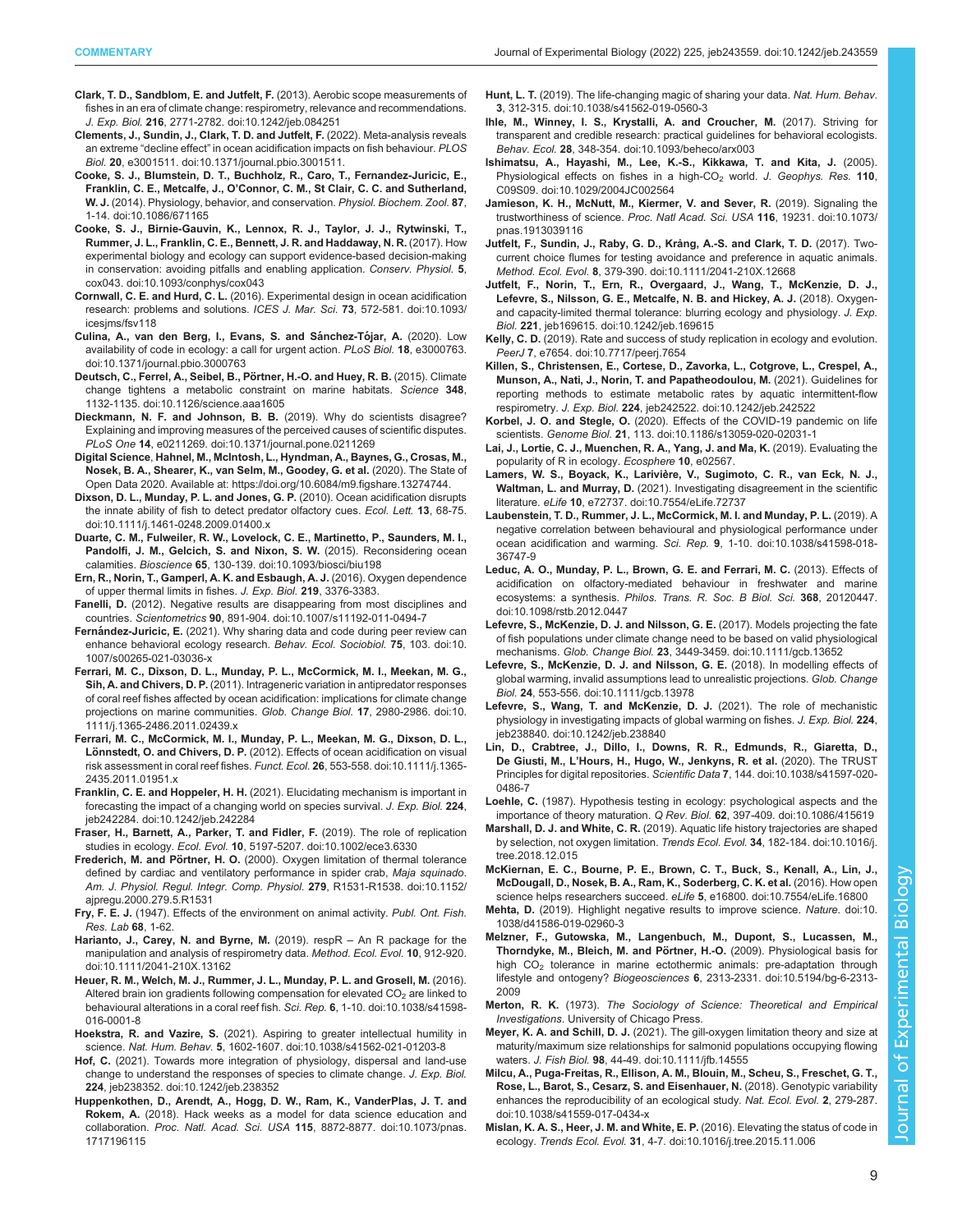- <span id="page-9-0"></span>[Moher, D., Naudet, F., Cristea, I. A., Miedema, F., Ioannidis, J. P. and Goodman,](https://doi.org/10.1371/journal.pbio.2004089) S. N. [\(2018\). Assessing scientists for hiring, promotion, and tenure.](https://doi.org/10.1371/journal.pbio.2004089) PLoS Biol. 16, [e2004089. doi:10.1371/journal.pbio.2004089](https://doi.org/10.1371/journal.pbio.2004089)
- Moran, D. (2014). The importance of accurate  $CO<sub>2</sub>$  [dosing and measurement in](https://doi.org/10.1242/jeb.104414) ocean acidification studies. J. Exp. Biol. 217[, 1827-1828. doi:10.1242/jeb.104414](https://doi.org/10.1242/jeb.104414)
- [Munday, P. L., Cheal, A. J., Dixson, D. L., Rummer, J. L. and Fabricius, K. E.](https://doi.org/10.1038/nclimate2195) [\(2014b\). Behavioural impairment in reef fishes caused by ocean acidification at](https://doi.org/10.1038/nclimate2195) [CO2](https://doi.org/10.1038/nclimate2195) seeps. Nat. Clim. Change 4[, 487-492. doi:10.1038/nclimate2195](https://doi.org/10.1038/nclimate2195)
- [Munday, P. L., Crawley, N. E. and Nilsson, G. E.](https://doi.org/10.3354/meps08137) (2009a). Interacting effects of [elevated temperature and ocean acidification on the aerobic performance of coral](https://doi.org/10.3354/meps08137) reef fishes. Mar. Ecol. Prog. Ser. 388[, 235-242. doi:10.3354/meps08137](https://doi.org/10.3354/meps08137)
- [Munday, P. L., Dixson, D. L., Donelson, J. M., Jones, G. P., Pratchett, M. S.,](https://doi.org/10.1073/pnas.0809996106) Devitsina, G. V. and Døving, K. B. [\(2009b\). Ocean acidification impairs olfactory](https://doi.org/10.1073/pnas.0809996106) [discrimination and homing ability of a marine fish.](https://doi.org/10.1073/pnas.0809996106) Proc. Natl Acad. Sci. USA 106, [1848-1852. doi:10.1073/pnas.0809996106](https://doi.org/10.1073/pnas.0809996106)
- [Munday, P. L., Dixson, D. L., McCormick, M. I., Meekan, M., Ferrari, M. C. and](https://doi.org/10.1073/pnas.1004519107) Chivers, D. P. [\(2010\). Replenishment of fish populations is threatened by ocean](https://doi.org/10.1073/pnas.1004519107) acidification. Proc. Natl Acad. Sci. USA 107[, 12930-12934. doi:10.1073/pnas.](https://doi.org/10.1073/pnas.1004519107) [1004519107](https://doi.org/10.1073/pnas.1004519107)
- [Munday, P. L., Dixson, D. L., Welch, M. J., Chivers, D. P., Domenici, P., Grosell,](https://doi.org/10.1038/s41586-020-2803-x) [M., Heuer, R. M., Jones, G. P., McCormick, M. I. and Meekan, M.](https://doi.org/10.1038/s41586-020-2803-x) (2020). [Methods matter in repeating ocean acidification studies.](https://doi.org/10.1038/s41586-020-2803-x) Nature 586, E20-E24. [doi:10.1038/s41586-020-2803-x](https://doi.org/10.1038/s41586-020-2803-x)
- [Munday, P. L., Watson, S.-A., Chung, W.-S., Marshall, N. J. and Nilsson, G. E.](https://doi.org/10.1242/jeb.105890) (2014a). The importance of accurate  $CO<sub>2</sub>$  [dosing and measurement in ocean](https://doi.org/10.1242/jeb.105890) acidification studies. J. Exp. Biol. 217[, 1828-1829. doi:10.1242/jeb.105890](https://doi.org/10.1242/jeb.105890)
- Nature Editorial [\(2017\). Rewarding negative results keeps science on track.](https://doi.org/10.1038/d41586-017-07325-2) Nature 551[, 414. doi:10.1038/d41586-017-07325-2](https://doi.org/10.1038/d41586-017-07325-2)
- [Nissen, S. B., Magidson, T., Gross, K. and Bergstrom, C. T.](https://doi.org/10.7554/eLife.21451) (2016). Publication [bias and the canonization of false facts.](https://doi.org/10.7554/eLife.21451) eLife 5, e21451. doi:10.7554/eLife.21451
- [Nilsson, G. E., Dixson, D. L., Domenici, P., McCormick, M. I., Sørensen, C.,](https://doi.org/10.1038/nclimate1352) Watson, S.-A. and Munday, P. L. [\(2012\). Near-future carbon dioxide levels alter](https://doi.org/10.1038/nclimate1352) [fish behaviour by interfering with neurotransmitter function.](https://doi.org/10.1038/nclimate1352) Nat. Clim. Change 2, [201-204. doi:10.1038/nclimate1352](https://doi.org/10.1038/nclimate1352)
- Norin, T. and Clark, T. D. [\(2016\). Measurement and relevance of maximum](https://doi.org/10.1111/jfb.12796) metabolic rate in fishes. J. Fish Biol. 88[, 122-151. doi:10.1111/jfb.12796](https://doi.org/10.1111/jfb.12796)
- Norin, T., Malte, H. and Clark, T. D. (2014). Aerobic scope does not predict the performance of a tropical eurythermal fish at elevated temperatures. J. Exp. Biol. 217, 244-251.
- [Nosek, B. A., Alter, G., Banks, G. C., Borsboom, D., Bowman, S. D.,](https://doi.org/10.1126/science.aab2374) [Breckler, S. J., Buck, S., Chambers, C. D., Chin, G., Christensen, G. et al.](https://doi.org/10.1126/science.aab2374) [\(2015\). Promoting an open research culture.](https://doi.org/10.1126/science.aab2374) Science 348, 1422-1425. doi:10. [1126/science.aab2374](https://doi.org/10.1126/science.aab2374)
- O'[Dea, R. E., Parker, T. H., Chee, Y. E., Culina, A., Drobniak, S. M., Duncan,](https://doi.org/10.1186/s12915-020-00927-9) [D. H., Fidler, F., Gould, E., Ihle, M. and Kelly, C. D.](https://doi.org/10.1186/s12915-020-00927-9) (2021). Towards open, [reliable, and transparent ecology and evolutionary biology.](https://doi.org/10.1186/s12915-020-00927-9) BMC Biol. 19, 1-5. [doi:10.1186/s12915-020-00927-9](https://doi.org/10.1186/s12915-020-00927-9)
- Oreskes, N. [\(2004\). Science and public policy: what](https://doi.org/10.1016/j.envsci.2004.06.002)'s proof got to do with it? Environ. Sci. Policy 7[, 369-383. doi:10.1016/j.envsci.2004.06.002](https://doi.org/10.1016/j.envsci.2004.06.002)
- [Ouzzani, M., Hammady, H., Fedorowicz, Z. and Elmagarmid, A.](https://doi.org/10.1186/s13643-016-0384-4) (2016). Rayyan [a web and mobile app for systematic reviews.](https://doi.org/10.1186/s13643-016-0384-4) Syst. Rev. 5, 210. doi:10.1186/ [s13643-016-0384-4](https://doi.org/10.1186/s13643-016-0384-4)
- [Parker, T. H., Forstmeier, W., Koricheva, J., Fidler, F., Hadfield, J. D., Chee,](https://doi.org/10.1016/j.tree.2016.07.002) [Y. E., Kelly, C. D., Gurevitch, J. and Nakagawa, S.](https://doi.org/10.1016/j.tree.2016.07.002) (2016). Transparency in [ecology and evolution: real problems, real solutions.](https://doi.org/10.1016/j.tree.2016.07.002) Trends Ecol. Evol. 31, [711-719. doi:10.1016/j.tree.2016.07.002](https://doi.org/10.1016/j.tree.2016.07.002)
- [Parker, T., Fraser, H. and Nakagawa, S.](https://doi.org/10.1111/cobi.13342) (2019). Making conservation science [more reliable with preregistration and registered reports.](https://doi.org/10.1111/cobi.13342) Conserv. Biol. 33, [747-750. doi:10.1111/cobi.13342](https://doi.org/10.1111/cobi.13342)
- Pauly, D. (1981). The relationships between gill surface area and growth performance in fish: a generalization of von Bertalanffy's theory of growth. Meeresforsch 28, 251-282.
- Pauly, D. (1998). Tropical fishes: patterns and propensities. J. Fish Biol. 53, 1-17. Pauly, D. [\(2021\). The gill-oxygen limitation theory \(GOLT\) and its critics.](https://doi.org/10.1126/sciadv.abc6050) Sci. Adv. 7, [eabc605. doi:10.1126/sciadv.abc6050](https://doi.org/10.1126/sciadv.abc6050)
- Pauly, D. and Cheung, W. W. [\(2018a\). On confusing cause and effect in the oxygen](https://doi.org/10.1111/gcb.14383) limitation of fish. Glob. Change Biol. 24[, e743-e744. doi:10.1111/gcb.14383](https://doi.org/10.1111/gcb.14383)
- Pauly, D. and Cheung, W. W. [\(2018b\). Sound physiological knowledge and](https://doi.org/10.1111/gcb.13831) [principles in modeling shrinking of fishes under climate change.](https://doi.org/10.1111/gcb.13831) Glob. Change Biol. 24[, e15-e26. doi:10.1111/gcb.13831](https://doi.org/10.1111/gcb.13831)
- Pinch, T. J. and Bijker, W. E. [\(1984\). The social construction of facts and artefacts:](https://doi.org/10.1177/030631284014003004) [or how the sociology of science and the sociology of technology might benefit](https://doi.org/10.1177/030631284014003004) each other. Soc. Stud. Sci. 14[, 399-441. doi:10.1177/030631284014003004](https://doi.org/10.1177/030631284014003004)

Popper, K. (1959). The Logic of Scientific Discovery. London: Hutchinson.

- Pörtner, H. [\(2001\). Climate change and temperature-dependent biogeography:](https://doi.org/10.1007/s001140100216) [oxygen limitation of thermal tolerance in animals.](https://doi.org/10.1007/s001140100216) Naturwissenschaften 88, [137-146. doi:10.1007/s001140100216](https://doi.org/10.1007/s001140100216)
- Pörtner, H.-O. [\(2010\). Oxygen- and capacity-limitation of thermal tolerance: a matrix](https://doi.org/10.1242/jeb.037523) [for integrating climate-related stressor effects in marine ecosystems.](https://doi.org/10.1242/jeb.037523) J. Exp. Biol. 213[, 881-893. doi:10.1242/jeb.037523](https://doi.org/10.1242/jeb.037523)
- Pörtner, H.-O. [\(2012\). Integrating climate-related stressor effects on marine](https://doi.org/10.3354/meps10123) [organisms: unifying principles linking molecule to ecosystem-level changes.](https://doi.org/10.3354/meps10123) Mar. Ecol. Prog. Ser. 470[, 273-290. doi:10.3354/meps10123](https://doi.org/10.3354/meps10123)
- Pörtner, H.-O. [\(2021\). Climate impacts on organisms, ecosystems and human](https://doi.org/10.1242/jeb.238360) [societies: integrating OCLTT into a wider context.](https://doi.org/10.1242/jeb.238360) J. Exp. Biol. 224, jeb238360. [doi:10.1242/jeb.238360](https://doi.org/10.1242/jeb.238360)
- Pörtner, H. O. and Farrell, A. P. [\(2008\). Physiology and climate change.](https://doi.org/10.1126/science.1163156) Science 322[, 690-692. doi:10.1126/science.1163156](https://doi.org/10.1126/science.1163156)
- Pörtner, H. O. and Knust, R. [\(2007\). Climate change affects marine fishes through](https://doi.org/10.1126/science.1135471) [the oxygen limitation of thermal tolerance.](https://doi.org/10.1126/science.1135471) Science 315, 95-97. doi:10.1126/ [science.1135471](https://doi.org/10.1126/science.1135471)
- Pörtner, H. O. and Peck, M. [\(2010\). Climate change effects on fishes and fisheries:](https://doi.org/10.1111/j.1095-8649.2010.02783.x) [towards a cause-and-effect understanding.](https://doi.org/10.1111/j.1095-8649.2010.02783.x) J. Fish Biol. 77, 1745-1779. doi:10. [1111/j.1095-8649.2010.02783.x](https://doi.org/10.1111/j.1095-8649.2010.02783.x)
- Pö[rtner, H. O., Bennett, A. F., Bozinovic, F., Clarke, A., Lardies, M. A.,](https://doi.org/10.1086/499986) [Lucassen, M., Pelster, B., Schiemer, F. and Stillman, J. H.](https://doi.org/10.1086/499986) (2006). Trade-offs in [thermal adaptation: the need for a molecular to ecological integration.](https://doi.org/10.1086/499986) Physiol. Biochem. Zool. 79[, 295-313. doi:10.1086/499986](https://doi.org/10.1086/499986)
- Pö[rtner, H.-O., Bock, C. and Mark, F. C.](https://doi.org/10.1242/jeb.134585) (2017). Oxygen- and capacity-limited [thermal tolerance: bridging ecology and physiology.](https://doi.org/10.1242/jeb.134585) J. Exp. Biol. 220, 2685-2696. [doi:10.1242/jeb.134585](https://doi.org/10.1242/jeb.134585)
- Pö[rtner, H.-O., Bock, C. and Mark, F. C.](https://doi.org/10.1242/jeb.174185) (2018). Connecting to ecology: a [challenge for comparative physiologists? Response to](https://doi.org/10.1242/jeb.174185) 'Oxygen- and capacity[limited thermal tolerance: blurring ecology and physiology](https://doi.org/10.1242/jeb.174185)'. J. Exp. Biol. 221, [jeb174185. doi:10.1242/jeb.174185](https://doi.org/10.1242/jeb.174185)
- Pörtner, H.-O., Karl, D. M., Boyd, P. W., Cheung, W., Lluch-Cota, S. E., Nojiri, Y., Schmidt, D. N., Zavialov, P. O., Alheit, J. and Aristegui, J. (2014). Ocean systems. In Climate Change 2014: impacts, adaptation, and vulnerability. Part A: Global and sectoral aspects. Contribution of working group II to the fifth assessment report of the intergovernmental panel on climate change, pp. 411-484. Cambridge University Press.
- Ritchie, S. (2020). Science Fictions: How Fraud, Bias, Negligence and Hype Undermine the Search for Truth. Metropolitan Books.
- [Roche, D., Berberi, I., Dhane, F., Soeharjono, S., Dakin, R. and Binning, S.](https://doi.org/10.32942/osf.io/d63js) [\(2021\). The quality of open datasets shared by researchers in ecology and](https://doi.org/10.32942/osf.io/d63js) [evolution is moderately repeatable and slow to change.](https://doi.org/10.32942/osf.io/d63js) EcoEvoArxiv (preprint). [doi:10.32942/osf.io/d63js](https://doi.org/10.32942/osf.io/d63js)
- [Roche, D. G., Amcoff, M., Morgan, R., Sundin, J., Andreassen, A. H.,](https://doi.org/10.1016/j.anbehav.2020.06.025) [Finnøen, M. H., Lawrence, M. J., Henderson, E., Norin, T., Speers-](https://doi.org/10.1016/j.anbehav.2020.06.025)Roesch, B. et al. [\(2020\). Behavioural lateralization in a detour test is](https://doi.org/10.1016/j.anbehav.2020.06.025) not repeatable in fishes. Anim. Behav. 167[, 55-64. doi:10.1016/j.anbehav.2020.](https://doi.org/10.1016/j.anbehav.2020.06.025) [06.025](https://doi.org/10.1016/j.anbehav.2020.06.025)
- Roche, D. G., Kruuk, L. E. B., Lanfear, R. and Binning, S. A. (2015). Public data archiving in ecology and evolution: how well are we doing? PLoS Biol. 13, e1002295.
- [Roche, D. G., Raby, G. D., Norin, T., Ern, R., Scheuffele, H., Skeeles, M.,](https://doi.org/10.17605/OSF.IO/F2DAZ) [Morgan, R., Andreassen, A. H., Clements J. et al.](https://doi.org/10.17605/OSF.IO/F2DAZ) (2022). Data and code for: [Paths towards greater consensus building in experimental biology.](https://doi.org/10.17605/OSF.IO/F2DAZ) Open Science Framework[. doi:10.17605/OSF.IO/F2DAZ](https://doi.org/10.17605/OSF.IO/F2DAZ)
- [Roggatz, C. C., Lorch, M., Hardege, J. D. and Benoit, D. M.](https://doi.org/10.1111/gcb.13354) (2016). Ocean [acidification affects marine chemical communication by changing structure and](https://doi.org/10.1111/gcb.13354) [function of peptide signalling molecules.](https://doi.org/10.1111/gcb.13354) Glob. Change Biol. 22, 3914-3926. [doi:10.1111/gcb.13354](https://doi.org/10.1111/gcb.13354)
- Royal Netherlands Academy of Arts and Sciences (2018). Replication studies: improving reproducibility in the empirical sciences. [https://www.knaw.nl/en/news/](https://www.knaw.nl/en/news/news/make-replication-studies-a-normal-part-of-science) [news/make-replication-studies-a-normal-part-of-science](https://www.knaw.nl/en/news/news/make-replication-studies-a-normal-part-of-science).
- Rund, S. S. C., Braak, K., Cator, L., Copas, K., Emrich, S. J., Giraldo-Calderón, [G. I., Johansson, M. A., Heydari, N., Hobern, D., Kelly, S. A. et al.](https://doi.org/10.1038/s41597-019-0042-5) (2019). [MIReAD, a minimum information standard for reporting arthropod abundance](https://doi.org/10.1038/s41597-019-0042-5) data. Sci. Data 6[, 40. doi:10.1038/s41597-019-0042-5](https://doi.org/10.1038/s41597-019-0042-5)
- Sarabipour, S., Khan, A., Seah, Y. F. S., Mwakilili, A. D., Mumoki, F. N., Sáez, [P. J., Schwessinger, B., Debat, H. J. and Mestrovic, T.](https://doi.org/10.1038/s41562-021-01067-y) (2021). Changing [scientific meetings for the better.](https://doi.org/10.1038/s41562-021-01067-y) Nat. Hum. Behav. 5, 296-300. doi:10.1038/ [s41562-021-01067-y](https://doi.org/10.1038/s41562-021-01067-y)
- [Scheuffele, H., Jutfelt, F. and Clark, T. D.](https://doi.org/10.1093/conphys/coab040) (2021). Investigating the gill-oxygen [limitation hypothesis in fishes: intraspecific scaling relationships of metabolic rate](https://doi.org/10.1093/conphys/coab040) and gill surface area. Conserv. Physiol. 9[, coab040. doi:10.1093/conphys/](https://doi.org/10.1093/conphys/coab040) [coab040](https://doi.org/10.1093/conphys/coab040)
- Schiermeier, Q. [\(2018\). Data management made simple.](https://doi.org/10.1038/d41586-018-03071-1) Nature 555, 403-406. [doi:10.1038/d41586-018-03071-1](https://doi.org/10.1038/d41586-018-03071-1)
- Schooler, J. [\(2011\). Unpublished results hide the decline effect.](https://doi.org/10.1038/470437a) Nature 470, [437-437. doi:10.1038/470437a](https://doi.org/10.1038/470437a)
- Schulte, P. M. [\(2015\). The effects of temperature on aerobic metabolism: towards a](https://doi.org/10.1242/jeb.118851) [mechanistic understanding of the responses of ectotherms to a changing](https://doi.org/10.1242/jeb.118851) environment. J. Exp. Biol. 218[, 1856-1866. doi:10.1242/jeb.118851](https://doi.org/10.1242/jeb.118851)
- [Schunter, C., Ravasi, T., Munday, P. L. and Nilsson, G. E.](https://doi.org/10.1093/conphys/coz100) (2019). Neural effects of elevated  $CO<sub>2</sub>$  [in fish may be amplified by a vicious cycle.](https://doi.org/10.1093/conphys/coz100) Conserv. Physiol. 7, [coz100. doi:10.1093/conphys/coz100](https://doi.org/10.1093/conphys/coz100)
- [Schunter, C., Welch, M. J., Nilsson, G. E., Rummer, J. L., Munday, P. L. and](https://doi.org/10.1038/s41559-017-0428-8) Ravasi, T. [\(2018\). An interplay between plasticity and parental phenotype](https://doi.org/10.1038/s41559-017-0428-8)